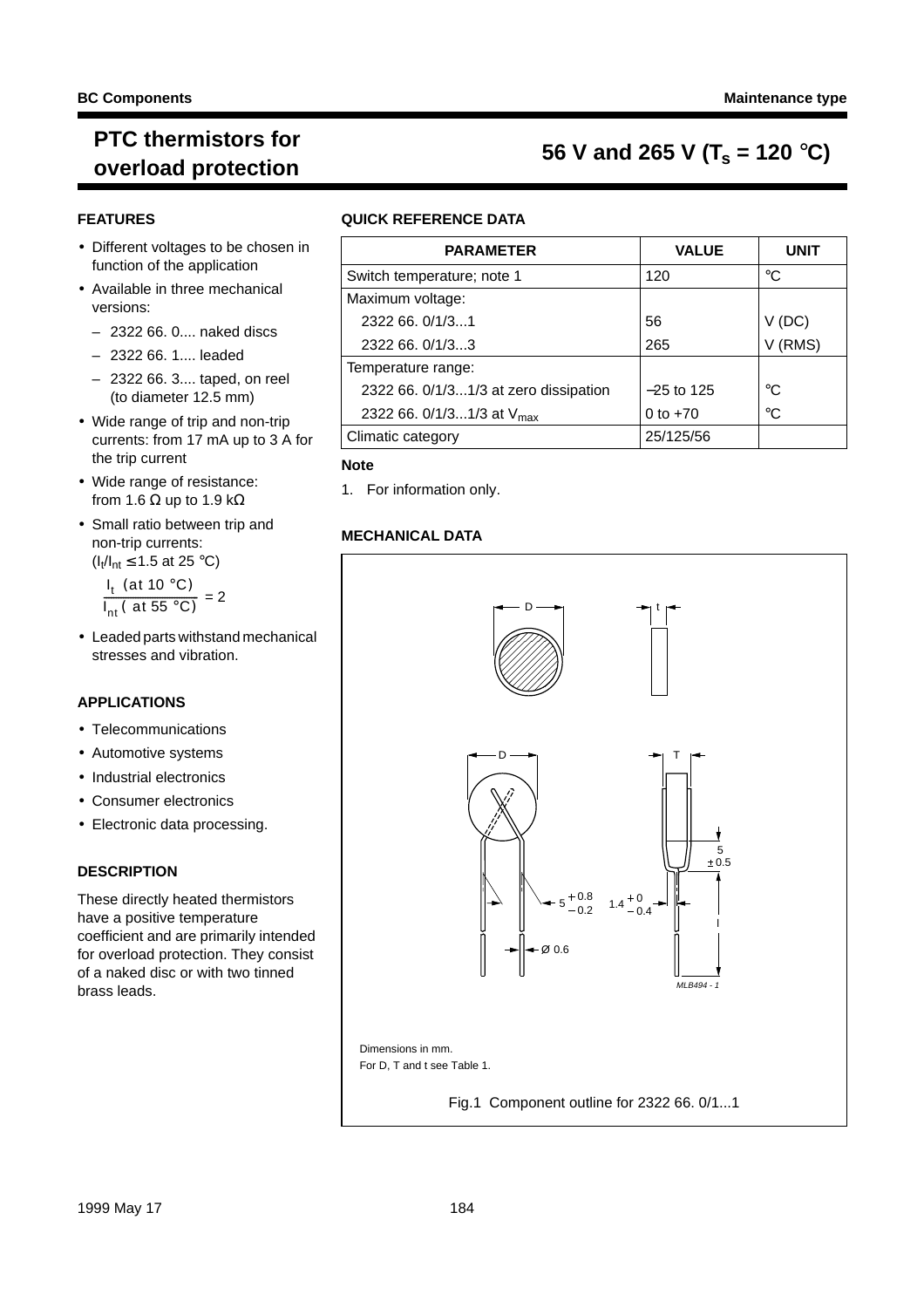### PTC thermistors for PTC mermistors for<br>overload protection 56 V and 265 V ( $T_s = 120 °C$ )

| D              | t                            | T.  | <b>PACKAGING AND CATALOGUE NUMBERS</b><br>2322              |                                                             |                                                             |  |  |  |
|----------------|------------------------------|-----|-------------------------------------------------------------|-------------------------------------------------------------|-------------------------------------------------------------|--|--|--|
| MAX.<br>(mm)   | ±10%<br>MAX.<br>(mm)<br>(mm) |     | <b>NAKED</b><br>(Fig.1)                                     | <b>LEADED BULK</b><br>(Fig.1)                               | <b>LEADED TAPED</b><br>(Fig.5)                              |  |  |  |
| 5              | 1.6                          | 4.0 | 660 05691; 660 06891;<br>660 08291                          | 660 15691; 660 16891;<br>660 18291                          | 660 35691; 660 36891;<br>660 38291                          |  |  |  |
|                | 2.6                          | 5.0 | 660 01293; 660 01593;<br>660 01893; 660 02293;<br>660 02793 | 660 11293; 660 11593;<br>660 11893; 660 12293;<br>660 12793 | 660 31293; 660 31593;<br>660 31893; 660 32293;<br>660 32793 |  |  |  |
| $\overline{7}$ | 1.6                          | 4.0 | 661 01011; 661 01211                                        | 661 11011; 661 11211                                        | 661 31011; 661 31211                                        |  |  |  |
|                | 2.6                          | 5.0 | 661 03393; 661 03993;<br>661 04793; 661 05693               | 661 13393; 661 13993;<br>661 14793; 661 15693               | 661 33393; 661 33993;<br>661 34793; 661 35693               |  |  |  |
| 8.5            | 1.6                          | 4.0 | 661 01511                                                   | 661 11511                                                   | 661 31511                                                   |  |  |  |
|                | 2.6                          | 5.0 | 661 06893; 661 08293;<br>661 01013                          | 661 16893; 661 18293;<br>661 11013                          | 661 36893; 661 38293;<br>661 31013                          |  |  |  |
| 10.5           | 2.0                          | 4.5 | 662 01811                                                   | 662 11811                                                   | 662 31811                                                   |  |  |  |
|                | 2.6                          | 5.0 | 662 01213                                                   | 662 11213                                                   | 662 31213                                                   |  |  |  |
| 12.5           | 2.0                          | 4.5 | 662 02211; 662 02711                                        | 662 12211; 662 12711                                        | 662 32211; 662 32711                                        |  |  |  |
|                | 2.6                          | 5.0 | 662 01513; 662 01813                                        | 662 11513; 662 11813                                        | 662 31513; 662 31813                                        |  |  |  |
| 13.5           | 2.6                          | 5.0 | 663 03311; 663 02213                                        | 663 13311; 663 12213                                        | 663 33311; 663 32213                                        |  |  |  |
| 16.5           | 2.6                          | 5.0 | 663 03911; 663 04711;<br>663 02713                          | 663 13911; 663 14711;<br>663 12713                          |                                                             |  |  |  |
| 20.5           | 3.2                          | 6.0 | 664 05611; 664 06811;<br>664 03313; 664 03913;<br>664 04713 | 664 15611; 664 16811;<br>664 13313; 664 13913;<br>664 14713 |                                                             |  |  |  |

**Table 1** Device dimensions, packaging and catalogue numbers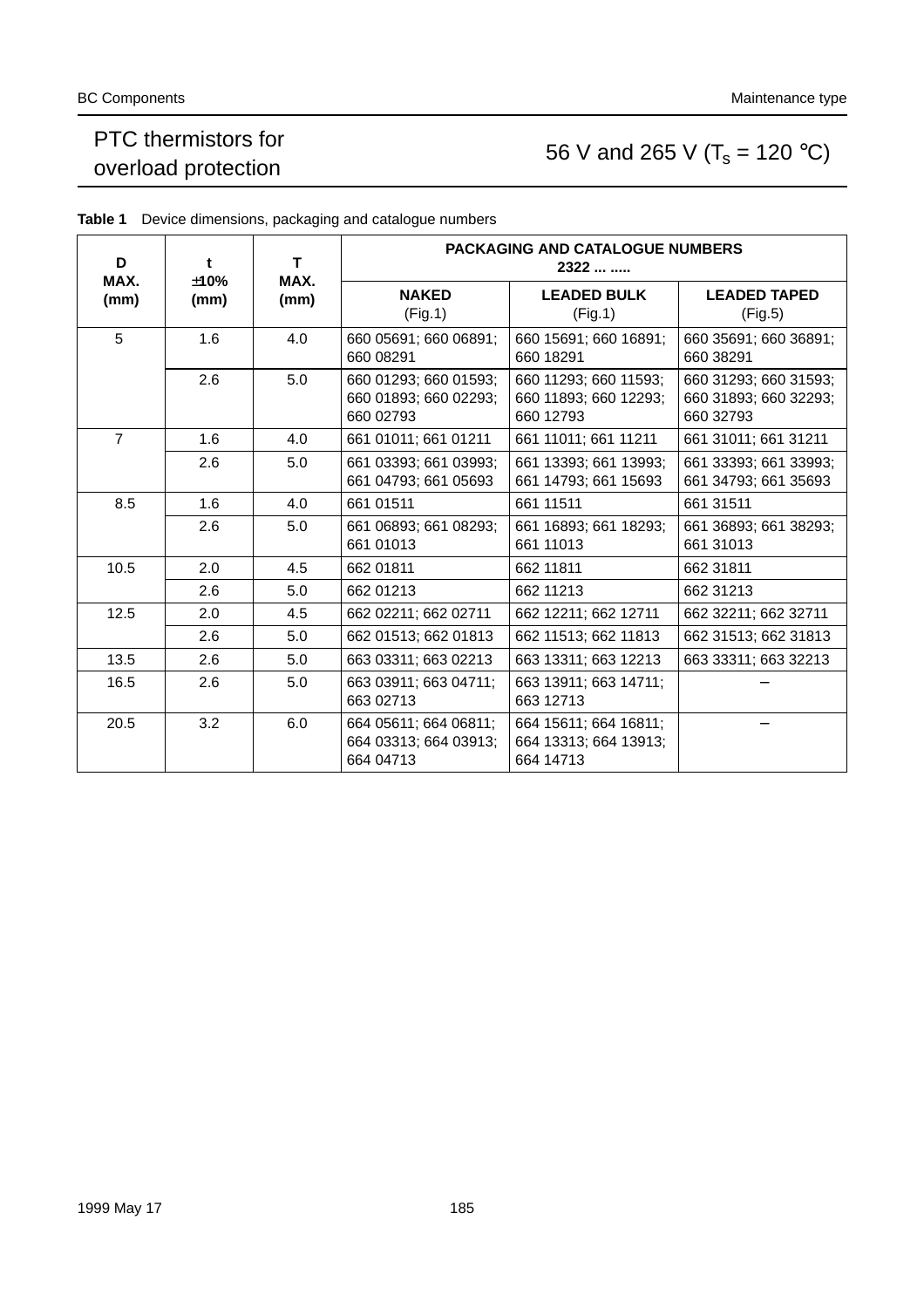#### **ELECTRICAL DATA AND ORDERING INFORMATION**

| $I_{nt}^{(2)}$                    | $I_t^{(2)}$                       |                                                      |                                          |                                      |                                   | $I_{res}$                                          |                                           |                              | <b>CATALOGUE NUMBERS</b> (3) |                     |
|-----------------------------------|-----------------------------------|------------------------------------------------------|------------------------------------------|--------------------------------------|-----------------------------------|----------------------------------------------------|-------------------------------------------|------------------------------|------------------------------|---------------------|
| MAX.<br>at 25 $\degree$ C<br>(mA) | MIN.<br>at 25 $\degree$ C<br>(mA) | $I_{nt}$ <sup>(2)</sup><br>at 55 $\degree$ C<br>(mA) | $I_t^{(2)}$<br>at 10 $\degree$ C<br>(mA) | $R_{25}$<br>$\pm 30\%$<br>$(\Omega)$ | MAX.<br>at 25 $\degree$ C<br>(mA) | MAX.<br>at $V_{max}$<br>and 25 $\degree$ C<br>(mA) | <b>DISSIP.</b><br><b>FACTOR</b><br>(mW/K) | <b>TYPICAL</b><br>ØD<br>(mm) | <b>BULK</b>                  | <b>TAPE ON REEL</b> |
| 70                                | 100                               | 56                                                   | 112                                      | 70                                   | 460                               | 30                                                 | 6.1                                       | 4.5                          | 2322 660 15691               | 2322 660 35691      |
| 90                                | 125                               | 68                                                   | 136                                      | 48                                   | 600                               | 30                                                 | 6.1                                       | 4.5                          | 2322 660 16891               | 2322 660 36891      |
| 105                               | 150                               | 82                                                   | 164                                      | 33                                   | 750                               | 30                                                 | 6.1                                       | 4.5                          | 2322 660 18291               | 2322 660 38291      |
| 130                               | 180                               | 100                                                  | 200                                      | 26                                   | 950                               | 35                                                 | 7.1                                       | 6.5                          | 2322 661 11011               | 2322 661 31011      |
| 155                               | 220                               | 120                                                  | 240                                      | 18                                   | 1300                              | 35                                                 | 7.1                                       | 6.5                          | 2322 661 11211               | 2322 661 31211      |
| 195                               | 275                               | 150                                                  | 300                                      | 12                                   | 1600                              | 40                                                 | 7.8                                       | 8                            | 2322 661 11511               | 2322 661 31511      |
| 230                               | 330                               | 180                                                  | 360                                      | 9.5                                  | 2200                              | 45                                                 | 8.5                                       | 10                           | 2322 662 11811               | 2322 662 31811      |
| 285                               | 400                               | 220                                                  | 440                                      | 7.3                                  | 2900                              | 50                                                 | 9.4                                       | 12                           | 2322 662 12211               | 2322 662 32211      |
| 350                               | 495                               | 270                                                  | 540                                      | 4.8                                  | 4000                              | 50                                                 | 9.4                                       | 12                           | 2322 662 12711               | 2322 662 32711      |
| 425                               | 600                               | 330                                                  | 660                                      | 3.8                                  | 6300                              | 60                                                 | 10                                        | 13                           | 2322 663 13311               | 2322 663 33311      |
| 505                               | 710                               | 390                                                  | 780                                      | 3.1                                  | 7300                              | 70                                                 | 12                                        | 16                           | 2322 663 13911               |                     |
| 605                               | 808                               | 470                                                  | 940                                      | 2.2                                  | 12000                             | 70                                                 | 12                                        | 16                           | 2322 663 14711               |                     |
| 725                               | 1020                              | 560                                                  | 1120                                     | 2.1                                  | 14000                             | 100                                                | 16                                        | 20                           | 2322 664 15611               |                     |
| 878                               | 1240                              | 680                                                  | 1360                                     | 1.4                                  | 18000                             | 100                                                | 16                                        | 20                           | 2322 664 16811               |                     |

#### **Table 2** Electrical data for **2322 66. 0/1/3...1;** max. voltage <sup>=</sup> 56 V (AC or DC); see note 1

981

1999 May 17

#### **Notes**

1. The thermistors are clamped at the seating plane.

- 2. For leadless types the values given for  $I_{nt}$  and  $I_t$  are only valid for thermistors mounted in accordance with "IEC 60738". Thermistor dissipation depends on mounting and can slightly affect the typical values.
- 3. For leadless types replace the  $8<sup>th</sup>$  digit in the catalogue numbers by 0.

overload protection PTC thermistors for

overload protection **PTC thermistors for** 

56 V (T<sub>s</sub> = 120

 $\ensuremath{\mathsf{II}}$ 

 $\sim$  (T<sub>s</sub>

99

 $(30.02)$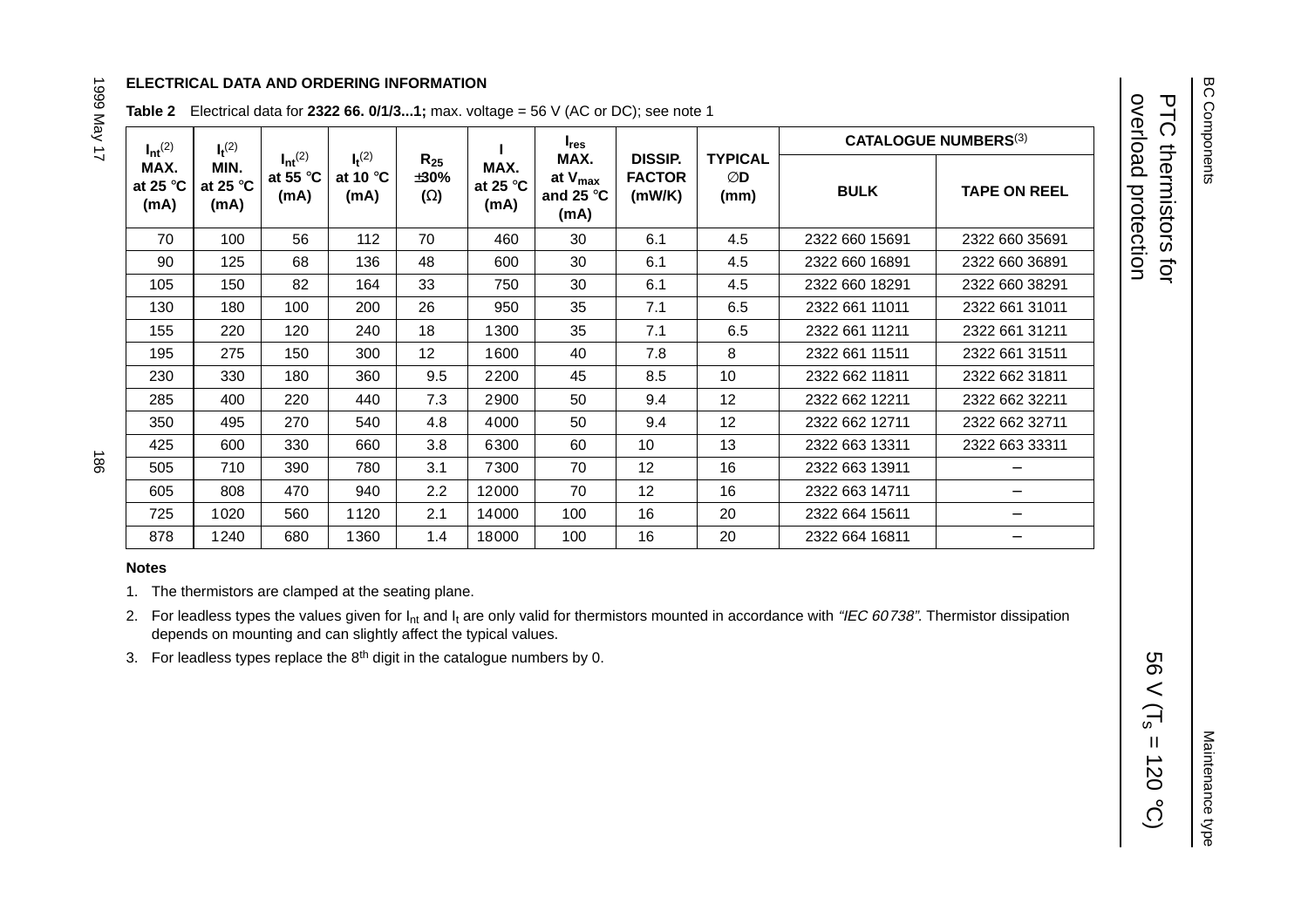**BC Components** BC Components

overload protection overload protection PTC thermistors for PTC thermistors for

**CATALOGUE NUMBERS**(3)

Maintenance type

Maintenance type

| $I_{nt}$ <sup>(2)</sup>           | $I_t^{(2)}$                       |                                    |                                          |                                |                                   | $I_{res}$                                                 |                                                                           |     | <b>CATALOGUE NUMBERS</b> (3) |                     |
|-----------------------------------|-----------------------------------|------------------------------------|------------------------------------------|--------------------------------|-----------------------------------|-----------------------------------------------------------|---------------------------------------------------------------------------|-----|------------------------------|---------------------|
| MAX.<br>at 25 $\degree$ C<br>(mA) | MIN.<br>at 25 $\degree$ C<br>(mA) | $I_{nt}^{(2)}$<br>at 55 °C<br>(mA) | $I_t^{(2)}$<br>at 10 $\degree$ C<br>(mA) | $R_{25}$<br>±30%<br>$(\Omega)$ | MAX.<br>at 25 $\degree$ C<br>(mA) | MAX.<br>at V <sub>max</sub><br>and 25 $\degree$ C<br>(mA) | <b>DISSIP.</b><br><b>TYPICAL</b><br><b>FACTOR</b><br>ØD<br>(mW/K)<br>(mm) |     | <b>BULK</b>                  | <b>TAPE ON REEL</b> |
| 15                                | 22                                | 12                                 | 24                                       | 1500                           | 110                               | 5                                                         | 6.1                                                                       | 4.5 | 2322 660 11293               | 2322 660 31293      |
| 20                                | 27                                | 15                                 | 30                                       | 1000                           | 135                               | 5                                                         | 6.1                                                                       | 4.5 | 2322 660 11593               | 2322 660 31593      |
| 25                                | 33                                | 18                                 | 36                                       | 700                            | 165                               | 5                                                         | 6.1                                                                       | 4.5 | 2322 660 11893               | 2322 660 31893      |
| 30                                | 40                                | 22                                 | 44                                       | 460                            | 200                               | 6                                                         | 6.1                                                                       | 4.5 | 2322 660 12293               | 2322 660 32293      |
| 35                                | 50                                | 27                                 | 54                                       | 300                            | 250                               | 6                                                         | 6.1                                                                       | 4.5 | 2322 660 12793               | 2322 660 32793      |
| 45                                | 60                                | 33                                 | 66                                       | 240                            | 290                               | $\overline{7}$                                            | 7.0                                                                       | 6.5 | 2322 661 13393               | 2322 661 33393      |
| 50                                | 70                                | 39                                 | 78                                       | 170                            | 350                               | $\overline{7}$                                            | 7.0                                                                       | 6.5 | 2322 661 13993               | 2322 661 33993      |
| 60                                | 85                                | 47                                 | 94                                       | 120                            | 420                               | $\overline{7}$                                            | 7.0                                                                       | 6.5 | 2322 661 14793               | 2322 661 34793      |
| 70                                | 100                               | 56                                 | 112                                      | 80                             | 500                               | 8                                                         | 7.0                                                                       | 6.5 | 2322 661 15693               | 2322 661 35693      |
| 90                                | 125                               | 68                                 | 136                                      | 60                             | 600                               | 8                                                         | 7.6                                                                       | 8   | 2322 661 16893               | 2322 661 36893      |
| 105                               | 150                               | 82                                 | 164                                      | 45                             | 730                               | 9                                                         | 7.6                                                                       | 8   | 2322 661 18293               | 2322 661 38293      |
| 130                               | 185                               | 100                                | 200                                      | 30                             | 900                               | 9                                                         | 7.6                                                                       | 8   | 2322 661 11013               | 2322 661 31013      |
| 155                               | 220                               | 120                                | 240                                      | 23                             | 1100                              | 12                                                        | 8.2                                                                       | 10  | 2322 662 11213               | 2322 662 31213      |
| 195                               | 275                               | 150                                | 300                                      | 17                             | 1300                              | 12                                                        | 9.2                                                                       | 12  | 2322 662 11513               | 2322 662 31513      |
| 230                               | 325                               | 180                                | 360                                      | 12                             | 1700                              | 14                                                        | 9.2                                                                       | 12  | 2322 662 11813               | 2322 662 31813      |
| 285                               | 400                               | 220                                | 440                                      | 8.5                            | 2100                              | 16                                                        | 10                                                                        | 13  | 2322 663 12213               | 2322 663 32213      |
| 350                               | 495                               | 270                                | 540                                      | 6.5                            | 2500                              | 19                                                        | 12                                                                        | 16  | 2322 663 12713               |                     |
| 425                               | 600                               | 330                                | 660                                      | 6.0                            | 3000                              | 25                                                        | 16                                                                        | 20  | 2322 664 13313               | $\qquad \qquad -$   |
| 505                               | 715                               | 390                                | 780                                      | 4.3                            | 3600                              | 25                                                        | 16                                                                        | 20  | 2322 664 13913               | $\qquad \qquad -$   |
| 605                               | 860                               | 470                                | 940                                      | 3.0                            | 4300                              | 25                                                        | 16                                                                        | 20  | 2322 664 14713               |                     |

#### **Table 3** Electrical data for **2322 66. 0/1/3...3**; max. voltage <sup>=</sup> 265 V (AC or DC); see note 1

#### **Notes**

1. The thermistors are clamped at the seating plane.

2. For leadless types the values given for  $I_{nt}$  and  $I_t$  are only valid for thermistors mounted in accordance with "IEC 60738". Thermistor dissipation depends on mounting and can slightly affect the typical values.

3. For leadless types replace the  $8<sup>th</sup>$  digit in the catalogue numbers by 0.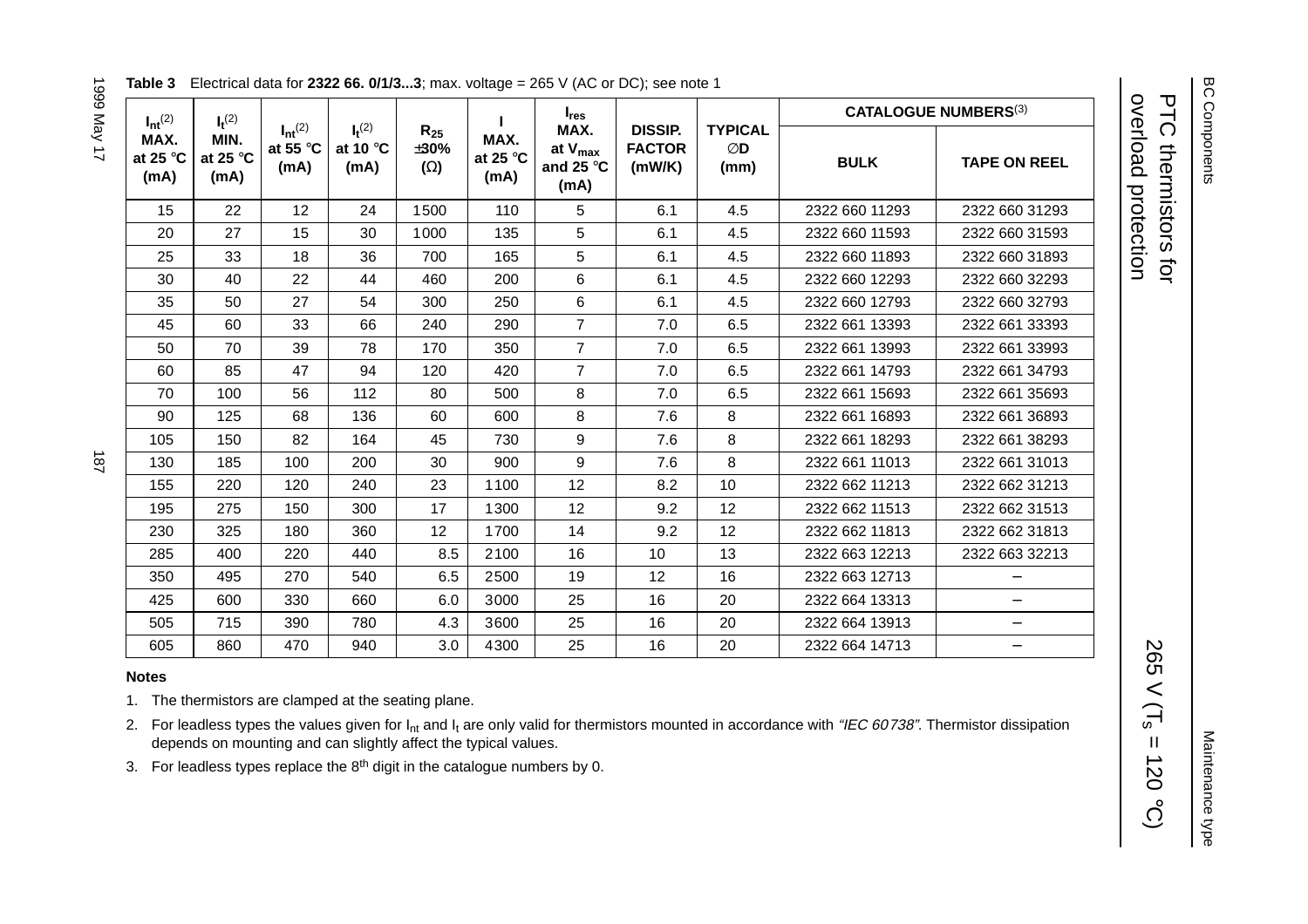#### PTC thermistors for PTC thermistors for<br>overload protection 56 V and 265 V ( $T_s$  = 120 °C)

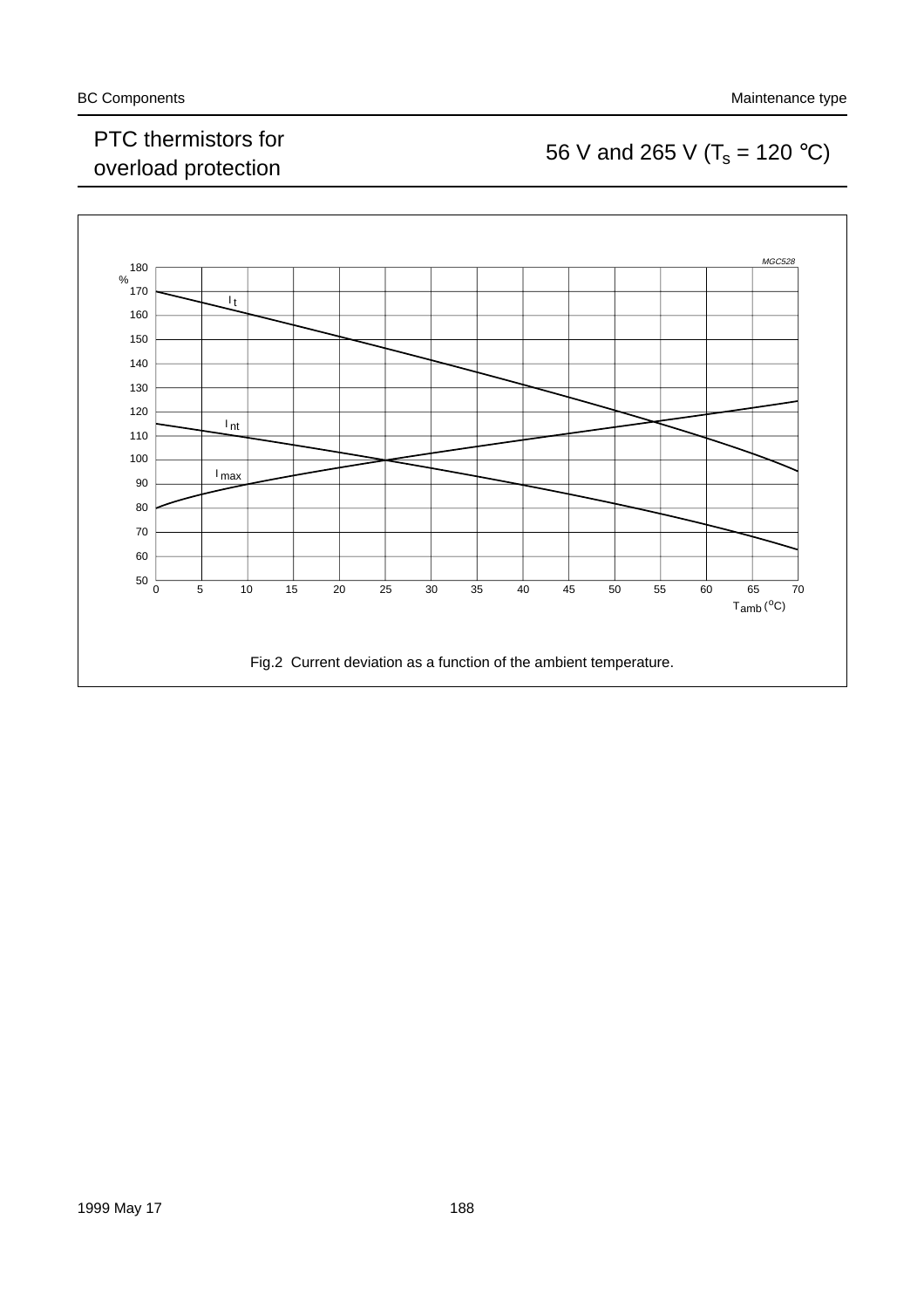### PTC thermistors for PTC thermistors for<br>overload protection 56 V ( $T_s = 120 °C$ )



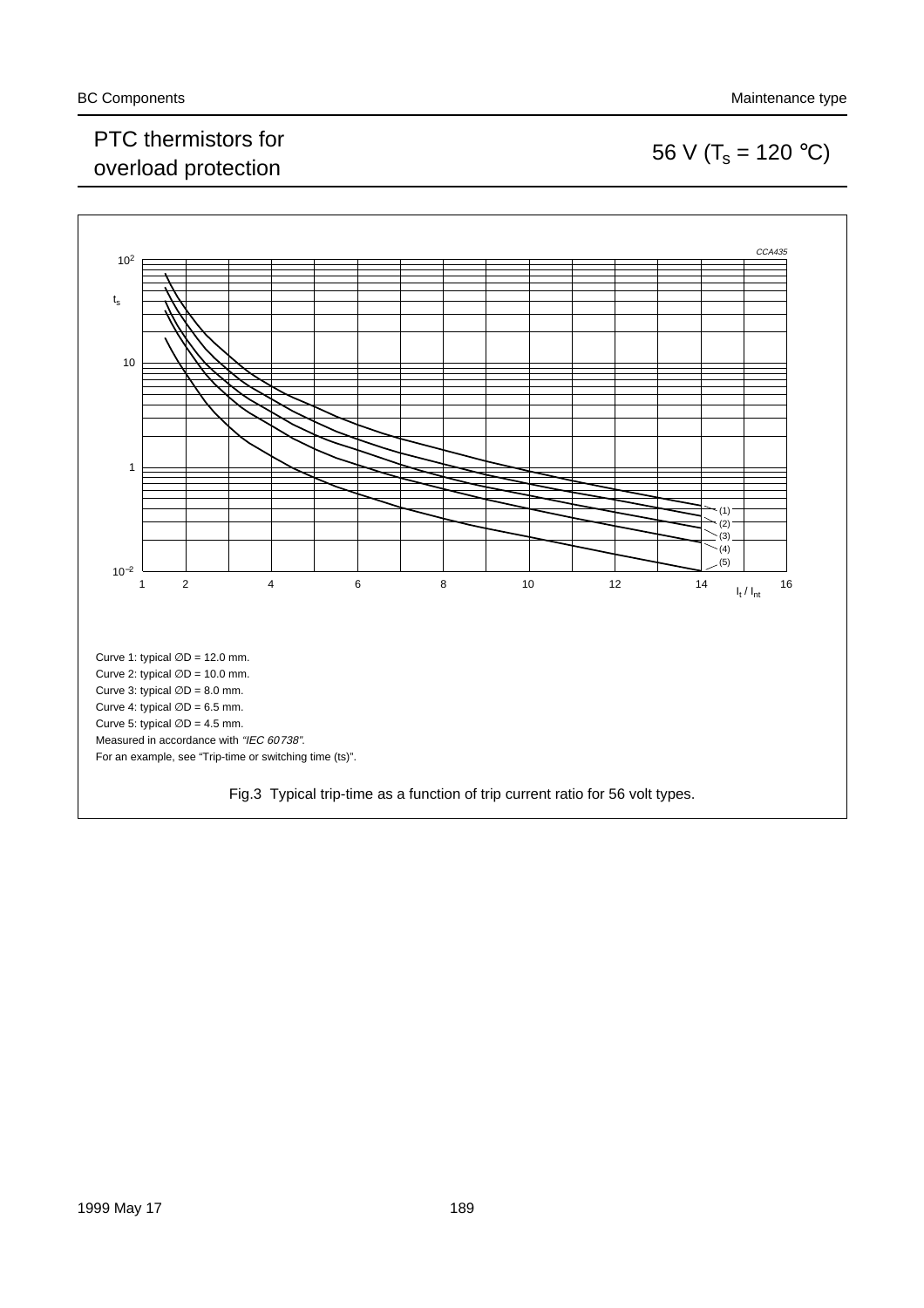### PTC trieffilistics for<br>overload protection 56 V and 265 V ( $T_s$  = 120 °C)



#### Trip-time or switching time (t<sub>s</sub>)

To check the trip-time for a specific PTC, refer to Tables 2 or 3 for the value  $I_{nt}$ . Divide the overload or trip current by this  $I_{nt}$  and you realize the factor  $I_t/I_{nt}$ . This rule is valid for any ambient temperature between 0 and 70 °C. Adapt the correct non-trip current with the appropriate curve in Fig.2. The relationship between the  $I_1/I_{nt}$  factor and the switching time as a function of the PTC diameter; see Fig.3.

#### EXAMPLE

What will be the trip-time at  $I_{ol} = 3$  A and T<sub>amb</sub> = 10 °C of a thermistor type 2322 662 12711; 6.5  $\Omega$ ;  $\emptyset$ D = 12 mm:

I<sub>nt</sub> from Table 2: 350 mA at 25 °C

 $I_{nt}$ : 350  $\times$  1.08 = 378 mA (10 °C).

Overload current = 3 A; factor:  $\frac{3}{0.378}$  = 7.94. In Fig.3 at the 12 mm line and  $I_1/I_{nt}$  = 7.94, the typical trip-time is 1.6 s.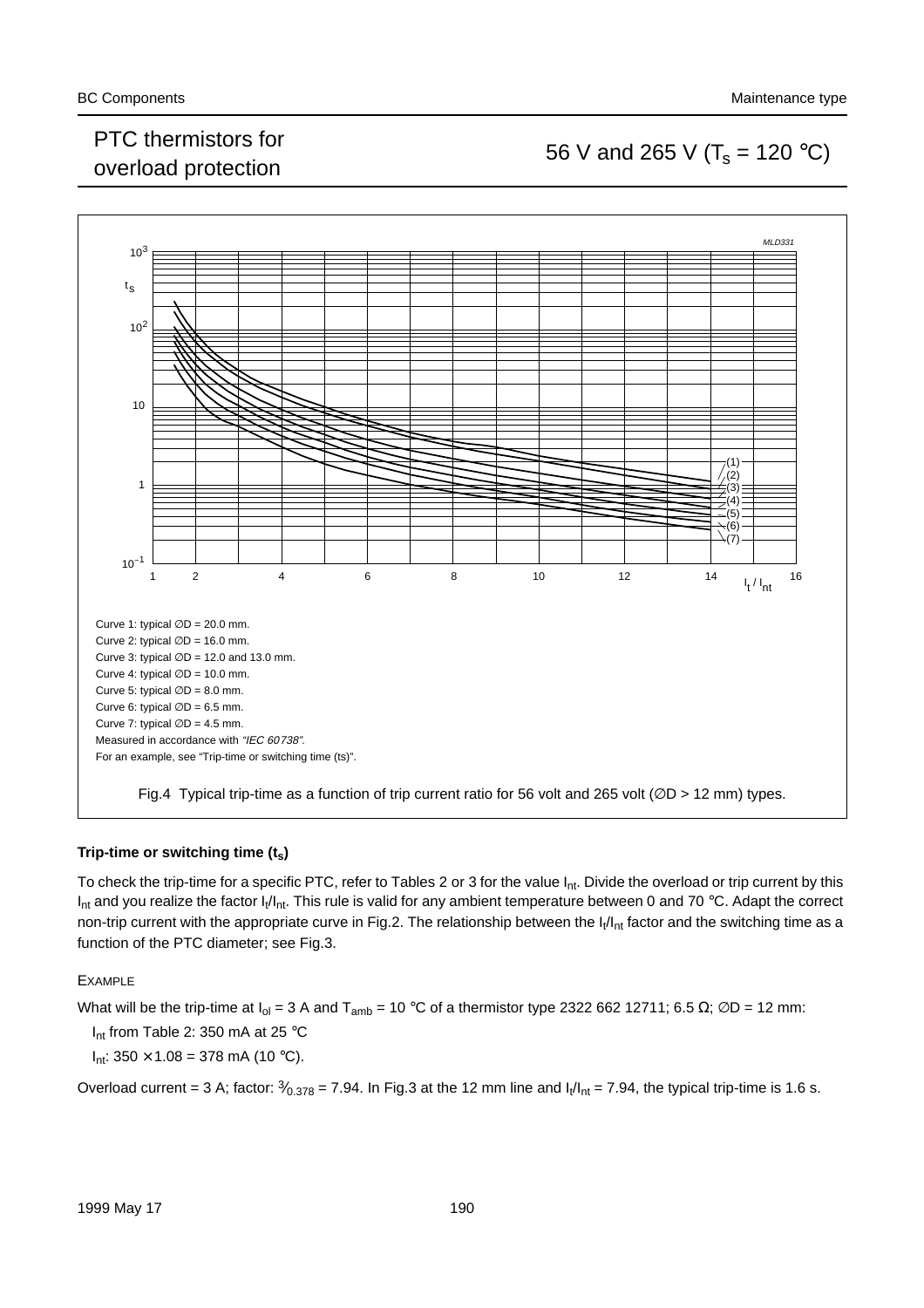#### PTC thermistors for PTC thermistors for<br>overload protection 56 V and 265 V ( $T_s$  = 120 °C)

#### **TAPE AND REEL DATA**

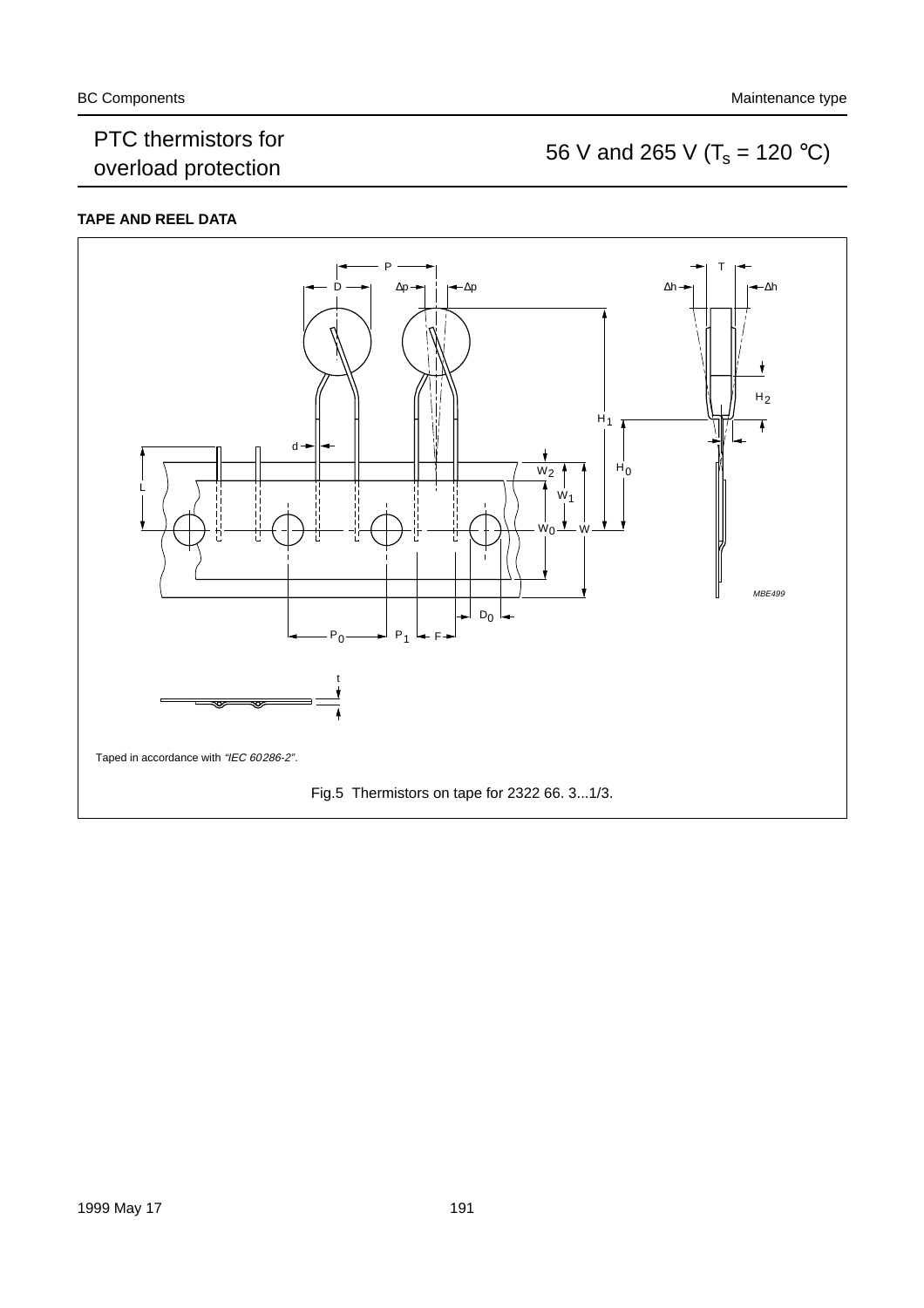### PTC thermistors for PTC mermistors for<br>overload protection 56 V and 265 V ( $T_s = 120 °C$ )

| <b>SYMBOL</b>       | <b>PARAMETER</b>                | <b>DIMENSIONS</b><br>(mm) | <b>TOLERANCE</b>         | <b>REMARKS</b>                               |
|---------------------|---------------------------------|---------------------------|--------------------------|----------------------------------------------|
| D                   | body diameter                   | see Table 1               | ±0.5                     |                                              |
| Т                   | total maximum thickness         | see Table 1               |                          |                                              |
| d                   | lead diameter                   | 0.6                       | ±10%                     |                                              |
| P                   | pitch between thermistors:      |                           |                          |                                              |
|                     | $\varnothing$ < 12 mm           | 12.7                      | ±1                       |                                              |
|                     | $\varnothing$ $\geq$ 12 mm      | 25.4                      | ±2                       |                                              |
| $P_0$               | feed hole pitch                 | 12.7                      | $\pm 0.3$                | cumulative pitch error<br>$±1$ mm/20 pitches |
| $P_1$               | feed hole centre to lead centre | 3.81                      | ±0.7                     | guaranteed between<br>component and tape     |
| $\Delta \textsf{p}$ | component alignment             | $\Omega$                  | ±1.3                     |                                              |
| F                   | lead to lead distance           | 5                         | $+0.6$ to $-0.1$         | guaranteed between<br>component and tape     |
| Δh                  | component alignment             | $\Omega$                  | ±2                       |                                              |
| W                   | tape width                      | 18                        | $+1$ to $-0.5$           |                                              |
| $W_0$               | hold down tape width            | $\geq 12.5$               |                          |                                              |
| $W_1$               | hole position                   | 9                         | ±0.5                     |                                              |
| $W_2$               | hold down tape position         | $≤3.0$                    | $\overline{\phantom{m}}$ |                                              |
| $H_1$               | component height                | $\leq$ 37                 |                          |                                              |
| H <sub>O</sub>      | lead-wire clinch height         | 16                        | ±0.5                     |                                              |
| $D_0$               | feed hole diameter              | $\overline{4}$            | ±0.2                     |                                              |
| t                   | total tape thickness            | $≤0.9$                    |                          | with cardboard tape $0.5 \pm 0.1$ mm         |
|                     | length of snipped lead          | $≤11$                     |                          |                                              |

Table 4 Tape and other device dimensions; see Figs 1 and 5. Taped in accordance with "IEC 60286-2".

#### **Characteristics concerning taped thermistors**

| <b>PARAMETER</b>                        | <b>VALUE</b>    |
|-----------------------------------------|-----------------|
| Minimum pull out force of the component | 5 N             |
| Minimum pull off force of adhesive tape | 6 N             |
| Minimum tearing force tape              | 15N             |
| Maximum pull off force tape-reel        | 5 N             |
| <b>Storage conditions</b>               |                 |
| Storage temperature range               | $-25$ to +40 °C |
| Maximum relative humidity               | 80%             |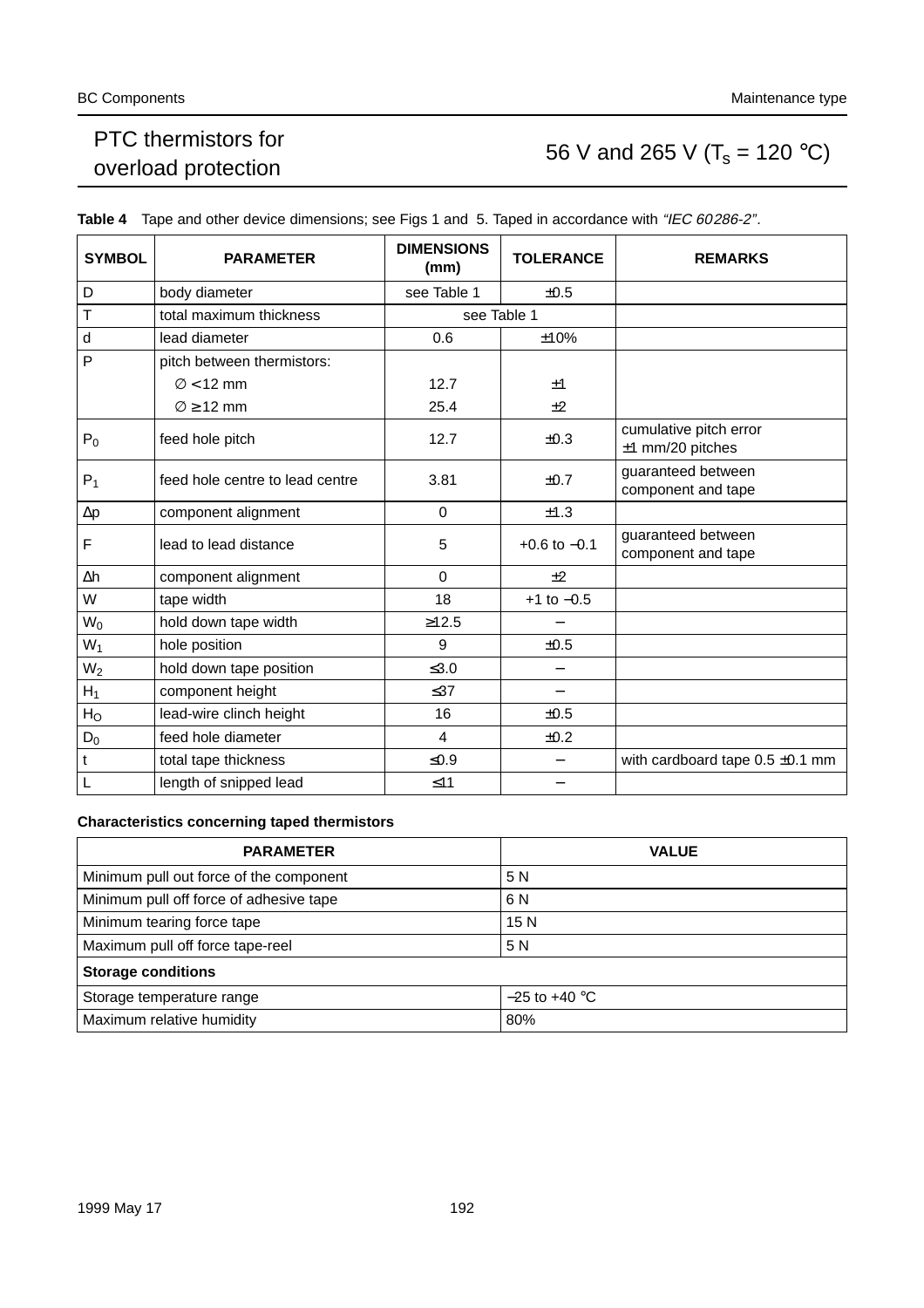#### PTC thermistors for PTC mermistors for<br>overload protection 56 V and 265 V ( $T_s = 120 °C$ )



#### **Table 5** Reel dimensions; see Fig.6

| DIAMETER $\varnothing$<br>(mm) | $W_1$<br>(mm) | W <sub>2</sub><br>MAX.<br>(mm) |
|--------------------------------|---------------|--------------------------------|
| <12                            | $42 + 1$      | 56                             |
| 12                             | $46 + 1$      | 60                             |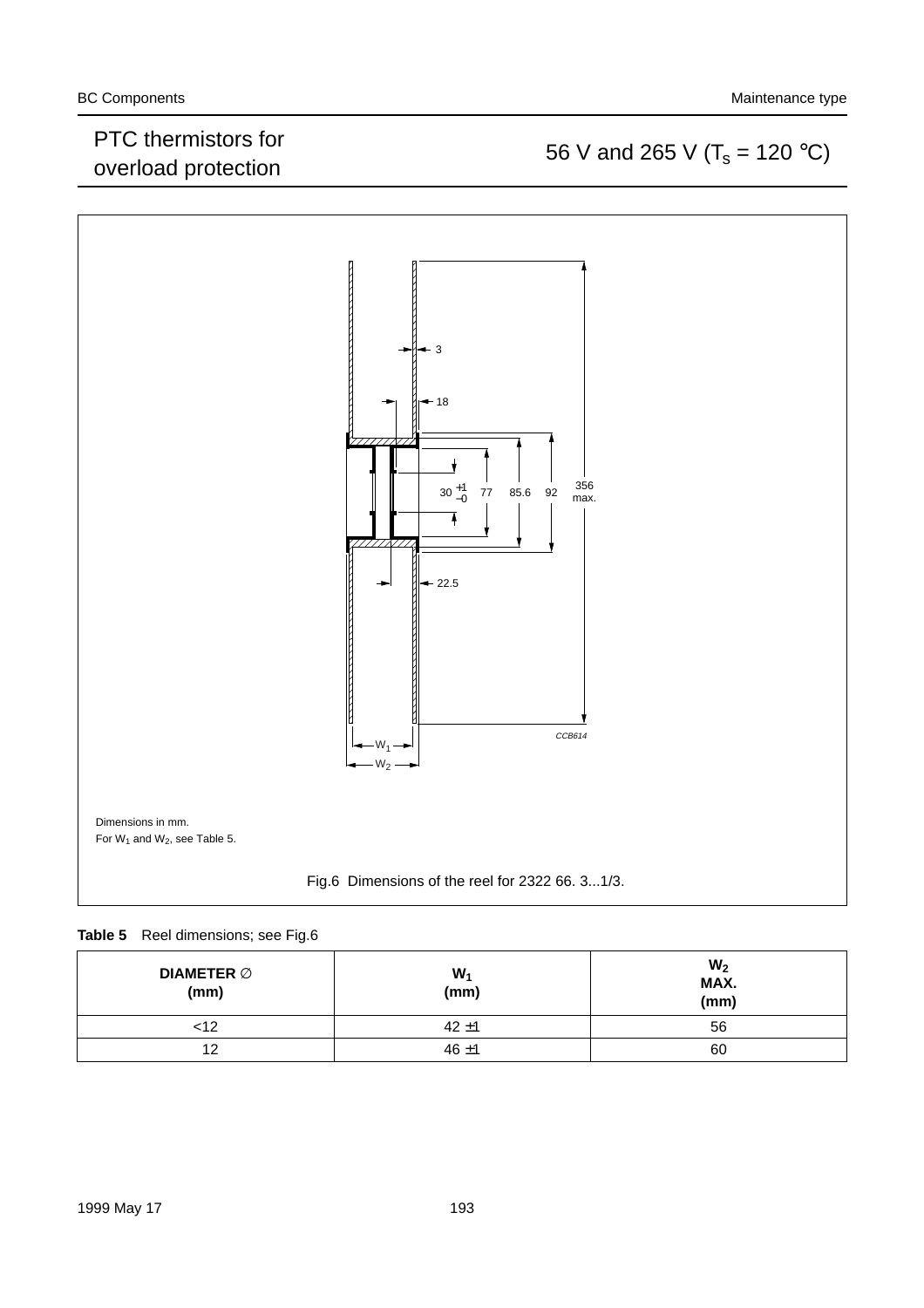### PTC thermistors for PTC thermistors for<br>overload protection 56 V and 265 V ( $T_s$  = 120 °C)

#### **PACKAGING INFORMATION**

| <b>PACKAGING</b> |       | <b>CATALOGUE NUMBERS</b> |                      |  |
|------------------|-------|--------------------------|----------------------|--|
| <b>SPQ</b>       | PQ    | <b>FIRST 7 DIGITS</b>    | <b>LAST 5 DIGITS</b> |  |
| 5000             | 20000 | 2322 660                 | 01                   |  |
| 500              | 10000 |                          | 11                   |  |
| 3000             | 3000  |                          | 31                   |  |
| 3000             | 12000 |                          | 03                   |  |
| 500              | 10000 |                          | 13                   |  |
| 3000             | 3000  |                          | 33                   |  |
| 5000             | 5000  | 2322 661                 | 01                   |  |
| 250              | 5000  |                          | 11                   |  |
| 3000             | 3000  |                          | 31                   |  |
| 3000             | 3000  |                          | 03                   |  |
| 250              | 5000  |                          | 13                   |  |
| 3000             | 3000  |                          | 33                   |  |
| 4000             | 4000  | 2322 662                 | 01                   |  |
| 200              | 4000  |                          | 11811                |  |
| 100              | 2000  |                          | 12211; 12711         |  |
| 3000             | 3000  |                          | 31811                |  |
| 1500             | 1500  |                          | 32211; 32711         |  |
| 3000             | 3000  |                          | 03                   |  |
| 200              | 4000  |                          | 11213                |  |
| 100              | 2000  |                          | 11513; 11813         |  |
| 3000             | 3000  |                          | 31213                |  |
| 1500             | 1500  |                          | 31513; 31813         |  |
| 3000             | 3000  | 2322 663                 | 03311; 02213         |  |
| 100              | 2000  |                          | 11                   |  |
| 550              | 2750  |                          | 03911; 04711; 02713  |  |
| 100              | 2000  |                          | 13                   |  |
| 1500             | 1500  |                          | 32213                |  |
| 100              | 2000  | 2322 664                 | 01                   |  |
| 100              | 2000  |                          | 11                   |  |
| 250              | 1250  |                          | 03                   |  |
| 50               | 1000  |                          | 13                   |  |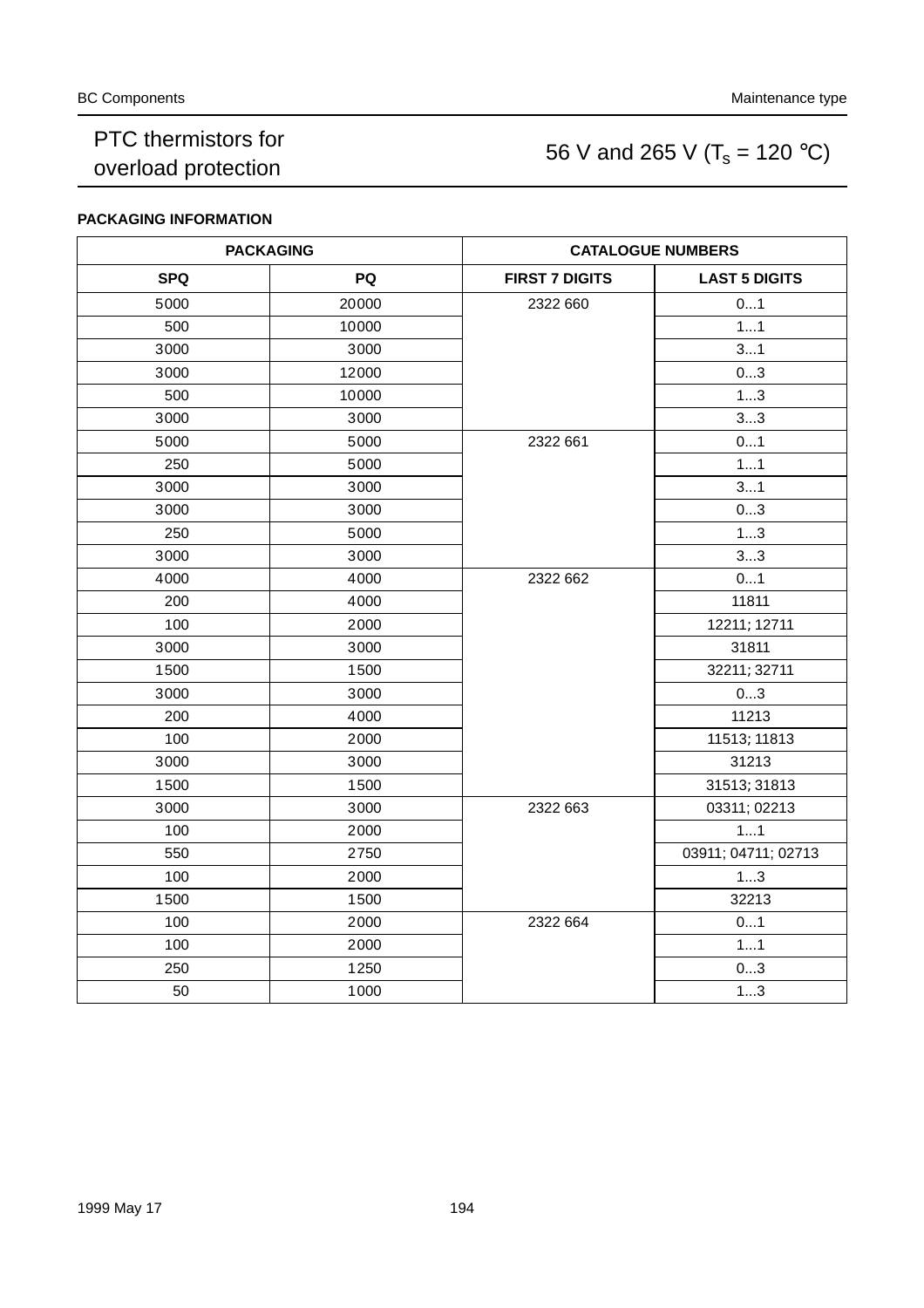#### PTC thermistors for PTC mermistors for<br>overload protection 56 V and 265 V ( $T_s$  = 120 °C)

#### **TESTS AND REQUIREMENTS**

Clause numbers of tests and performance requirements refer to the CECC 44000 standard. Inspection levels are selected from "IEC 60410". Tables with requirements for lot-by-lot and periodic tests. In these tables: D = Destructive

ND = Non-destructive.

#### **Acceptable quality level**

| <b>CLAUSE</b><br><b>NUMBER</b> | TEST                                   | <b>D OR ND</b> | <b>CONDITIONS</b>                            | <b>PERFORMANCE</b>                     |
|--------------------------------|----------------------------------------|----------------|----------------------------------------------|----------------------------------------|
|                                | <b>Group A inspection (lot-by-lot)</b> |                |                                              |                                        |
| SUB-GROUP A1                   |                                        | <b>ND</b>      |                                              |                                        |
| 4.3.1                          | visual examination                     |                |                                              | no defect likely to<br>impair function |
| 4.3.2                          | marking                                |                |                                              |                                        |
| 4.3.3                          | dimensions (gauging)                   |                |                                              | as specified                           |
| SUB-GROUP A2                   |                                        | <b>ND</b>      |                                              |                                        |
| 4.4                            | zero power resistance                  |                | temperature: 25 °C                           | as specified                           |
| 4.21                           | tripping current                       |                | measured at 25 °C                            | as specified                           |
| 4.22                           | non-tripping current                   |                | measured at 25 °C                            | as specified                           |
| 4.23                           | residual current at V <sub>max</sub>   |                | measured at 25 °C                            | as specified                           |
|                                | <b>Group B inspection (lot-by-lot)</b> |                |                                              |                                        |
| SUB-GROUP B1                   |                                        | D              |                                              |                                        |
| 4.13.1                         | soldering, solderability               |                | solder bath method: 235 $\pm$ 5 °C           | the leads shall be<br>evenly tinned    |
|                                | <b>Group C inspection (periodic)</b>   |                |                                              |                                        |
| SUB-GROUP C1                   |                                        | D              |                                              |                                        |
| 4.20.1                         | endurance (cycling)                    |                | duration: 10 cycles                          |                                        |
|                                |                                        |                | temperature: 25 °C                           |                                        |
|                                |                                        |                | voltage: as specified                        |                                        |
|                                |                                        |                | I <sub>max</sub> : see Tables 2, 3 and Fig.2 |                                        |
|                                |                                        |                | cycle: 1 minute on and 9 minutes off         |                                        |
|                                |                                        |                | visual examination                           | as in 4.20.1.8                         |
|                                |                                        |                | zero power resistance at 25 °C               | $\Delta$ R/R: $\leq \pm 10\%$          |
|                                |                                        |                | duration: 10 cycles                          |                                        |
|                                |                                        |                | temperature: 0 °C                            |                                        |
|                                |                                        |                | voltage: as specified                        |                                        |
|                                |                                        |                | I <sub>max</sub> : see Tables 2, 3 and Fig.2 |                                        |
|                                |                                        |                | cycle: 1 minute on and 9 minutes off         |                                        |
|                                |                                        |                | visual examination                           | as in 4.20.1.8                         |
|                                |                                        |                | zero power resistance at 25 °C               | ∆R/R: ≤±10%                            |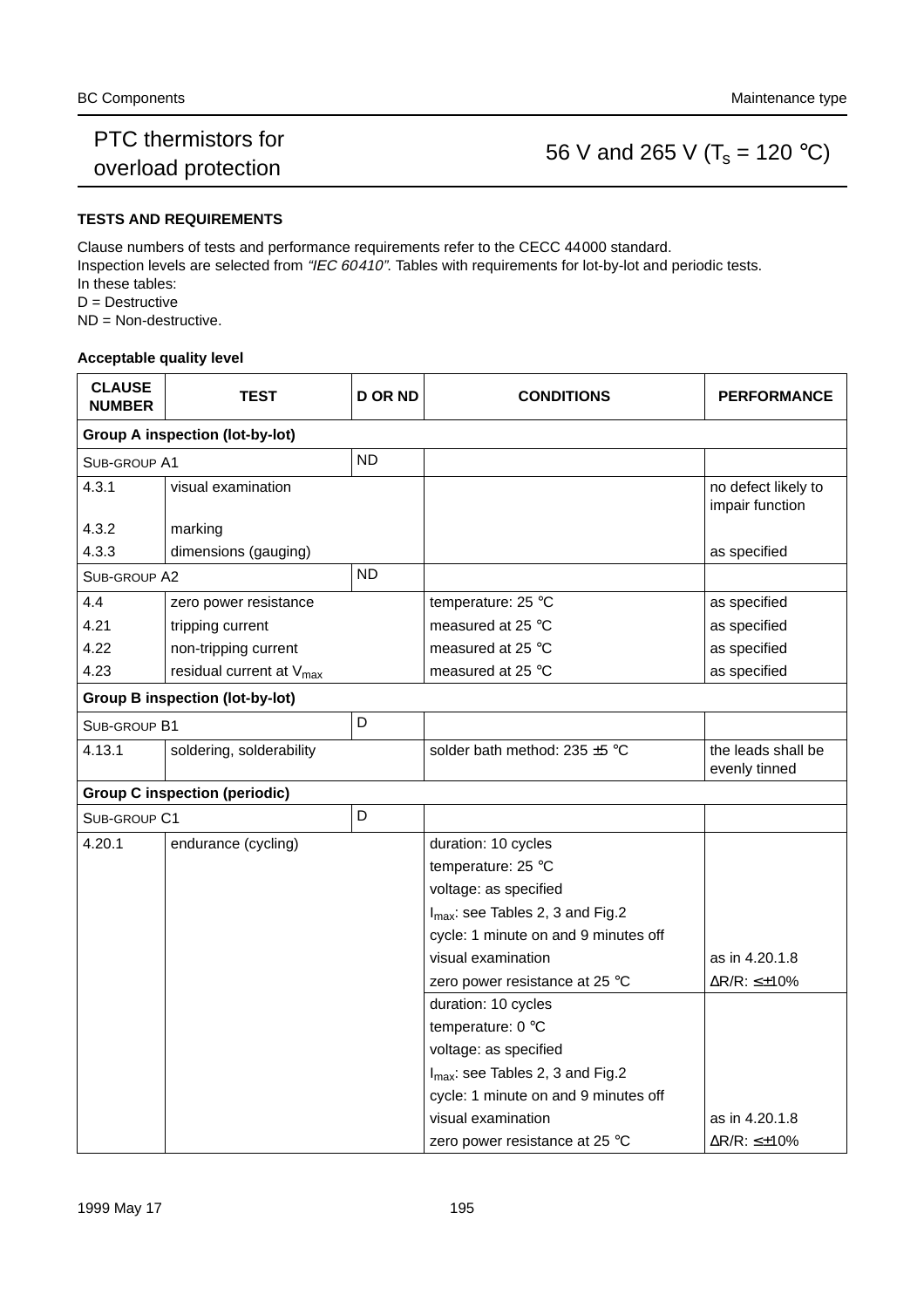### PTC thermistors for PTC thermistors for<br>overload protection 56 V and 265 V ( $T_s$  = 120 °C)

| <b>CLAUSE</b><br><b>NUMBER</b> | <b>TEST</b>                  | <b>DORND</b>                   | <b>CONDITIONS</b>                                                  | <b>PERFORMANCE</b>            |  |
|--------------------------------|------------------------------|--------------------------------|--------------------------------------------------------------------|-------------------------------|--|
| SUB-GROUP C <sub>2</sub>       |                              | D                              |                                                                    |                               |  |
| 4.12                           | robustness of terminations   |                                | visual examination                                                 | as in 4.12.4; note 1          |  |
|                                |                              |                                | zero power resistance at 25 °C                                     | $\Delta$ R/R: $\leq \pm 10\%$ |  |
| 4.13.2                         | resistance to soldering heat |                                | test Tb of "IEC 60068-2-20A"                                       |                               |  |
|                                |                              |                                | visual examination                                                 | as in 4.13.2.3                |  |
|                                |                              |                                | zero power resistance at 25 $\degree$ C                            | $\Delta$ R/R: $\leq \pm 10\%$ |  |
| 4.14                           | rapid change of temperature  |                                | $T_A$ : lower category temperature: -25 °C                         |                               |  |
|                                |                              |                                | $T_B$ : upper category temperature: +125 °C                        |                               |  |
|                                |                              |                                | number of cycles: 5                                                |                               |  |
|                                |                              |                                | visual examination                                                 | as in 4.14.4                  |  |
|                                |                              |                                | zero power resistance at 25 °C                                     | $\Delta$ R/R: $\leq \pm 10\%$ |  |
| SUB-GROUP C3                   |                              | D                              |                                                                    |                               |  |
| 4.20.3                         | endurance at maximum rated   |                                | duration:                                                          |                               |  |
|                                | temperature                  |                                | for 2322 66. 0/1/31 series, 24 hours<br>at 70 $\degree$ C and 56 V |                               |  |
|                                |                              |                                | for 2322 66. 0/1/33 series, 24 hours<br>at 70 °C and 265 V         |                               |  |
|                                |                              |                                | examination at 24 hours                                            |                               |  |
|                                |                              |                                | visual examination                                                 | as in 4.20.3.10               |  |
|                                |                              | zero power resistance at 25 °C | $\Delta$ R/R: $\leq \pm 10\%$                                      |                               |  |
| SUB-GROUP C4                   |                              | D                              |                                                                    |                               |  |
| 4.19                           | damp heat, steady state      |                                | visual examination                                                 | as in 4.19.5                  |  |
|                                |                              |                                | zero power resistance at 25 $\degree$ C                            | $\Delta$ R/R: $\leq \pm 10\%$ |  |

#### **Note**

1. Leads should neither come loose or break.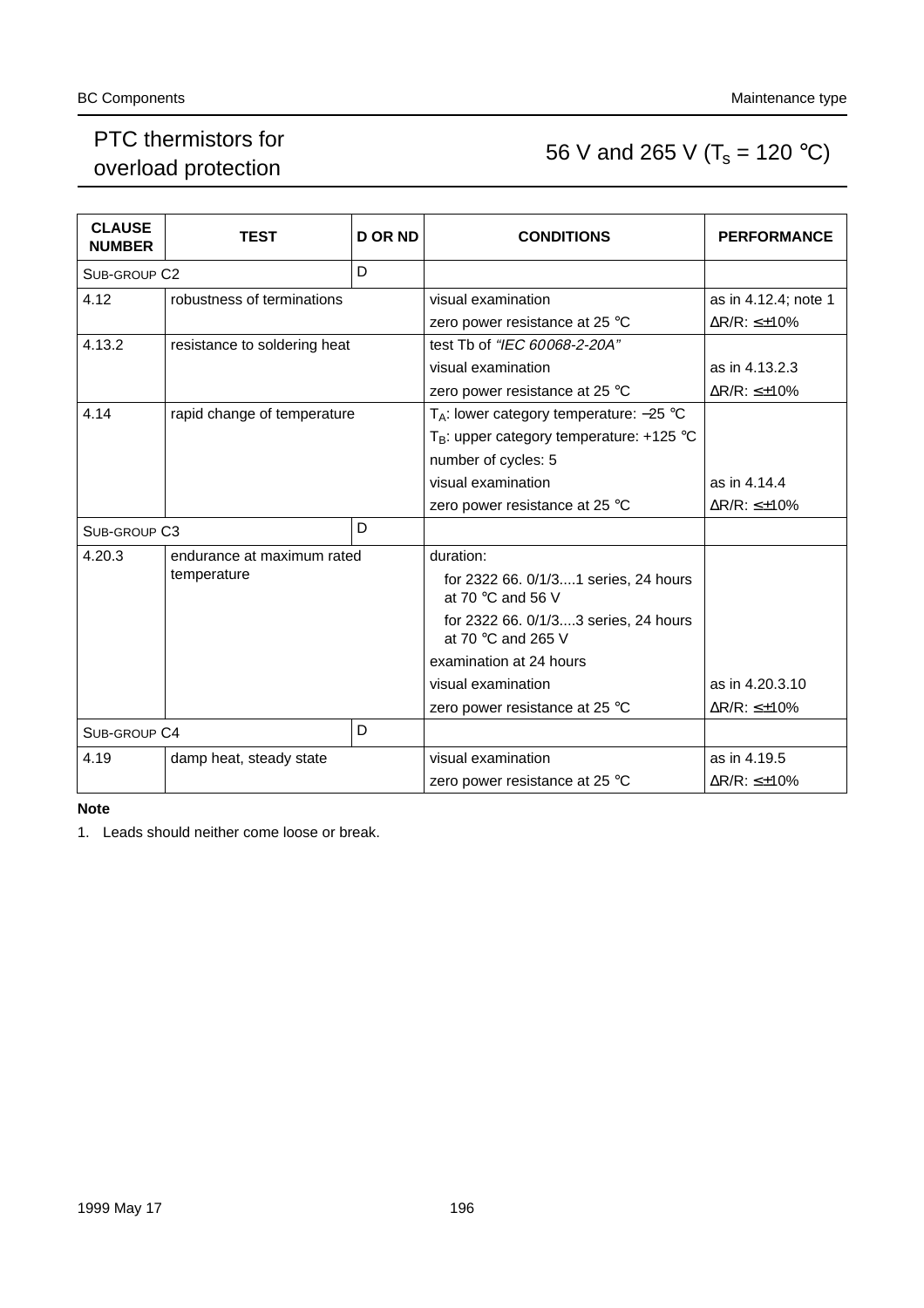### **PTC thermistors for b** overload protection **and**  $\sum_{i=1}^{n}$  **30 to 60 V, 145 V and 265 V (T<sub>s</sub> = 140 °C)**

#### **FEATURES**

- Different voltages to be chosen in function of the application
- Available in three mechanical versions:F
	- 2322 66. 4.... naked discs
	- 2322 66. 5.... leaded and coated
	- 2322 66. 6.... taped, on reel (to diameter 12.5 mm)
- Wide range of trip and non-trip currents: from 17 mA up to 3 A for the trip current
- Wide range of resistance: from 0.3  $\Omega$  up to 3 k $\Omega$
- Small ratio between trip and non-trip currents  $(I_t/I_{nt} = 1.5 \text{ at } 25 \text{ °C})$
- High maximum inrush current
- Excellent long term behaviour, also in humidity
- Leaded parts withstand mechanical stresses and vibration
- UL approved PTCs are guaranteed to withstand severe test programmes including:
	- long-life cycle tests (over 5000 trip cycles)
	- long-life storage tests (3000 hours at 250 °C)
	- cycle tests at low ambient temperatures (-40 °C or 0 °C)
	- damp-heat and water immersion tests
	- overvoltage tests at up to 200% of rated voltage.
- UL file E148885 according to XGPU2 standard UL1434.

#### **MARKING**

• Clear marking: the grey lacquered thermistors with a diameter of 8.5 to 20 mm are marked with PH, R25 value (example 4R6) on one side and  $I_{nt}$ ,  $V_{max}$  on the other.

#### **APPLICATIONS**

- Telecommunications
- Automotive systems
- Industrial electronics
- Consumer electronics
- Electronic data processing.

#### **QUICK REFERENCE DATA**

#### **DESCRIPTION**

These directly heated thermistors have a positive temperature coefficient and are primarily intended for overload protection. They consist of a naked disc or with two tinned brass leads and coated.

| <b>PARAMETER</b>           | <b>VALUE</b>   | <b>UNIT</b> |
|----------------------------|----------------|-------------|
| Switch temperature; note 1 | 140            | $^{\circ}C$ |
| Maximum voltage; note 2:   |                |             |
| 2322 66, 4/5/61            | 30 to 60       | V(DC)       |
| 2322 66, 4/5/62            | 145            | V (RMS)     |
| 2322 66, 4/5/63            | 265            | V (RMS)     |
| Temperature range:         |                |             |
| 2322 66. 4/5/61            | $-40$ to $+85$ | $^{\circ}C$ |
| 2322 66, 4/5/62            | 0 to 70        | $^{\circ}C$ |
| 2322 66, 4/5/63            | 0 to 70        | $^{\circ}C$ |
| Climatic category:         |                |             |
| 66.4/5/61                  | 40/125/56      |             |
| 66.4/5/62/3                | 25/125/56      |             |

#### **Notes**

- 1. 2322 660 4/5/6 ...3 types, have a 120 °C switch temperature.
- 2. Rated voltages are respectively:

24 to 48 V (AC or DC) 120 V (AC or DC) 230 V (AC or DC).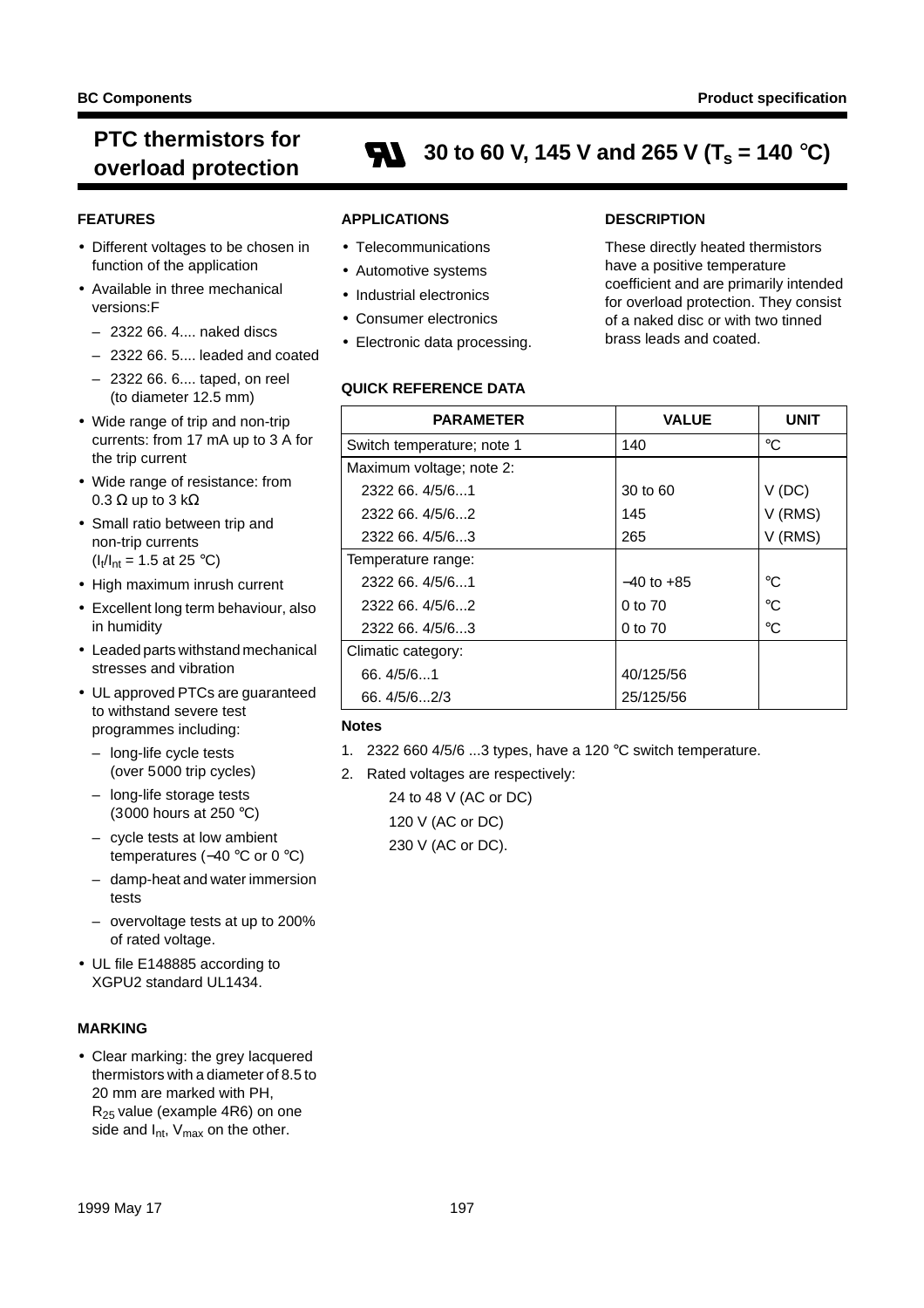### PTC thermistors for<br>
30 to 60 V, 145 V and 265 V ( $T_s = 140 \degree C$ )<br>
30 to 60 V, 145 V and 265 V ( $T_s = 140 \degree C$ )

#### **MECHANICAL DATA**

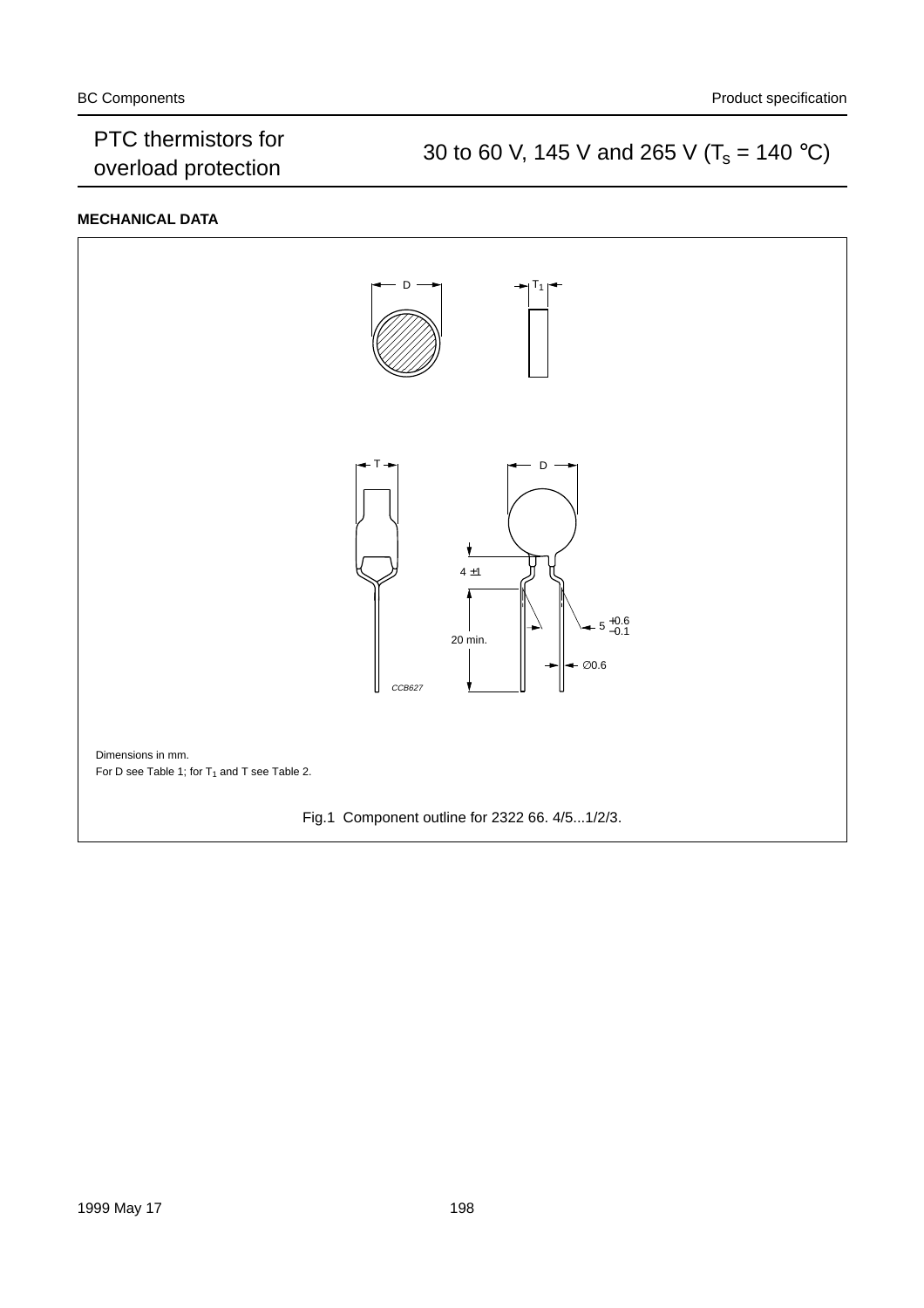### PTC mermistors for<br>
30 to 60 V, 145 and 265 V ( $T_s = 140 \degree C$ )<br>
30 to 60 V, 145 and 265 V ( $T_s = 140 \degree C$ )

| D<br>MAX.      | $H_1$<br>MAX. | $H_3$<br>MAX. |                                                                                                                                                                                                                   | <b>PACKAGING AND CATALOGUE NUMBERS</b><br>2322                                                                                                                                                                    |                                                                                                                                                                                                                   |
|----------------|---------------|---------------|-------------------------------------------------------------------------------------------------------------------------------------------------------------------------------------------------------------------|-------------------------------------------------------------------------------------------------------------------------------------------------------------------------------------------------------------------|-------------------------------------------------------------------------------------------------------------------------------------------------------------------------------------------------------------------|
| (mm)<br>(mm)   |               | (mm)          | <b>NAKED</b><br>(Fig.1)                                                                                                                                                                                           | <b>LEADED BULK</b><br>(Fig.1)                                                                                                                                                                                     | <b>LEADED TAPED</b><br>(Fig.25)                                                                                                                                                                                   |
| 5              | 26            | 9.5           | 660 49491; 660 41311;<br>660 41811; 660 42711;<br>660 44792; 660 46592;<br>660 49392; 660 41112;<br>660 41312; 660 41193;<br>660 41593; 660 41993;<br>660 42893; 660 43993;<br>660 46393; 660 47693;<br>660 49593 | 660 59491; 660 51311;<br>660 51811; 660 52711;<br>660 54792; 660 56592;<br>660 59392; 660 51112;<br>660 51312; 660 51193;<br>660 51593; 660 51993;<br>660 52893; 660 53993;<br>660 56393; 660 57693;<br>660 59593 | 660 69491; 660 61311;<br>660 61811; 660 62711;<br>660 64792; 660 66592;<br>660 69392; 660 61112;<br>660 61312; 660 61193;<br>660 61593; 660 61993;<br>660 62893; 660 63993;<br>660 66393; 660 67693;<br>660 69593 |
| $\overline{7}$ | 28            | 11.5          | 661 43211; 661 44111;<br>661 41712; 661 42112;<br>661 41113; 661 41413                                                                                                                                            | 661 53211; 661 54111;<br>661 51712; 661 52112;<br>661 51113; 661 51413                                                                                                                                            | 661 63211; 661 64111;<br>661 61712; 661 62112;<br>661 61113; 661 61413                                                                                                                                            |
| 8.5            | 29.5          | 13.0          | 661 44711; 661 45411;<br>661 42512; 661 42712;<br>661 41713; 661 41913                                                                                                                                            | 661 54711; 661 55411;<br>661 52512; 661 52712;<br>661 51713; 661 51913                                                                                                                                            | 661 64711; 661 65411;<br>661 62512; 661 62712;<br>661 61713; 661 61913                                                                                                                                            |
| 10.5           | 31.5          | 15.0          | 662 46111; 662 47011;<br>662 43212; 662 43612;<br>662 42113; 662 42513                                                                                                                                            | 662 56111; 662 57011;<br>662 53212; 662 53612;<br>662 52113; 662 52513                                                                                                                                            | 662 66111; 662 67011;<br>662 63212; 662 63612;<br>662 62113; 662 62513                                                                                                                                            |
| 12.5           | 32.5          | 17.0          | 662 48311; 662 49211;<br>662 44112; 662 44512;<br>662 42813; 662 43213                                                                                                                                            | 662 58311; 662 59211;<br>662 54112; 662 54512;<br>662 52813; 662 53213                                                                                                                                            | 662 68311; 662 69211;<br>662 64112; 662 64512;<br>662 62813; 662 63213                                                                                                                                            |
| 16.5           |               |               | 663 41121; 663 41321;<br>663 46012; 663 47112;<br>663 44013; 663 44913                                                                                                                                            | 663 51121; 663 51321;<br>663 56012; 663 57112;<br>663 54013; 663 54913                                                                                                                                            |                                                                                                                                                                                                                   |
| 20.5           |               |               | 664 41721; 664 42021;<br>664 48812; 664 41022;<br>664 45913; 664 47013                                                                                                                                            | 664 51721; 664 52021;<br>664 58812; 664 51022;<br>664 55913; 664 57013                                                                                                                                            |                                                                                                                                                                                                                   |

**Table 1** Device and tape dimensions, packaging and catalogue numbers

**Table 2** Thickness dimensions and catalogue numbers

| MAX.<br>(mm) | MAX.<br>(mm) | <b>CATALOGUE NUMBERS</b><br>2322 |
|--------------|--------------|----------------------------------|
| 1.7          | 4.0          | 66.4/51                          |
| 2.8          | 5.0          | 66.4/52                          |
| 3.2          | 5.5          | 66.4/5.3                         |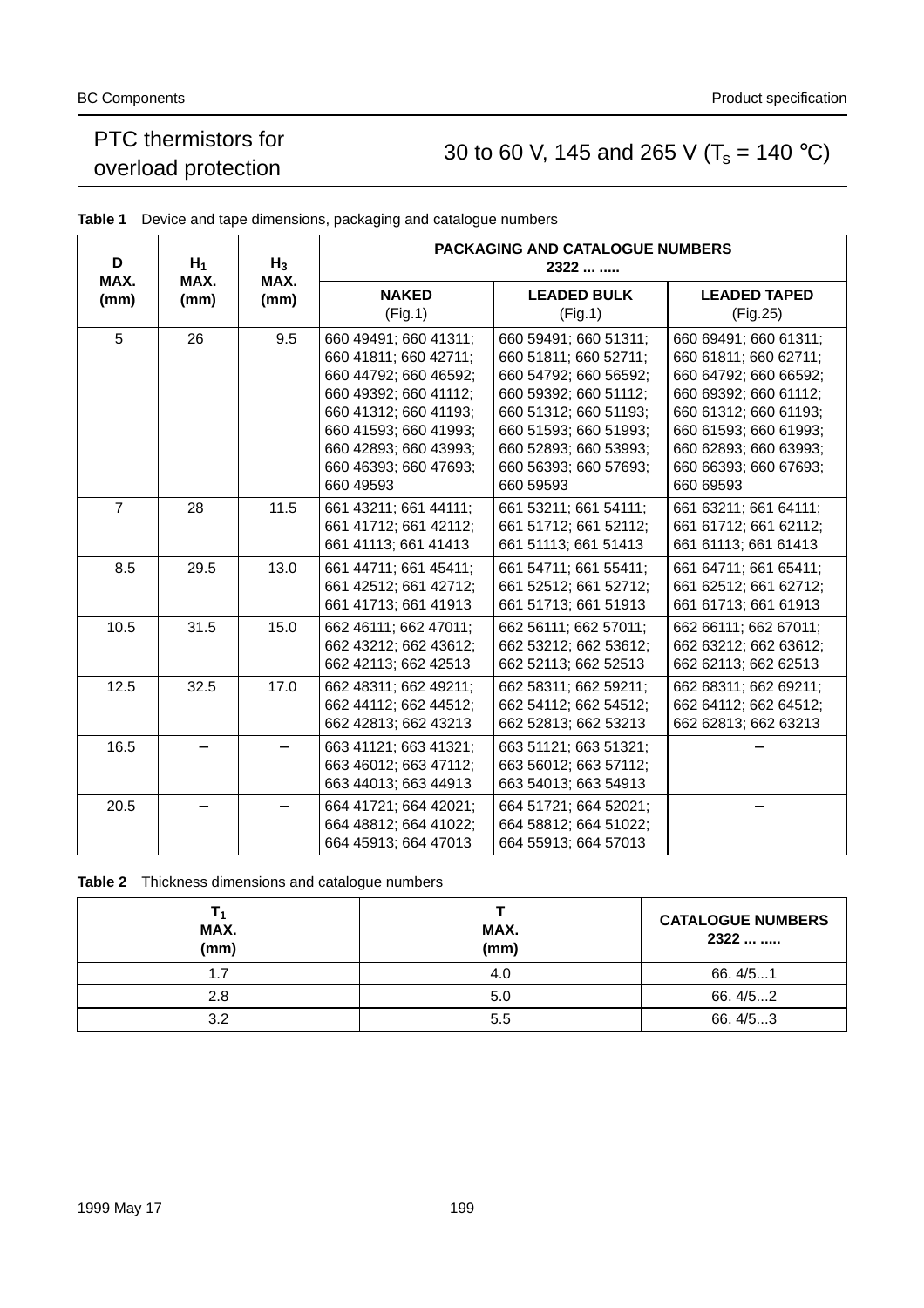#### **ELECTRICAL DATA AND ORDERING INFORMATION**

**Table 3** Electrical data and ordering information for **2322 66. 4/5/6...1**; max. voltage <sup>=</sup> 30 to 60 V (AC or DC); see note 1. Preferred types in shaded cells.

| $I_{nt}$ <sup>(2)</sup>           | $I_t^{(2)}$                       |                                      |                  | (4)                               | $I_{res}$                                          |                                           |                              |                | <b>CATALOGUE NUMBERS(3)</b> |
|-----------------------------------|-----------------------------------|--------------------------------------|------------------|-----------------------------------|----------------------------------------------------|-------------------------------------------|------------------------------|----------------|-----------------------------|
| MAX.<br>at 25 $\degree$ C<br>(mA) | MIN.<br>at 25 $\degree$ C<br>(mA) | $R_{25}$<br>$\pm 20\%$<br>$(\Omega)$ | V<br>MAX.<br>(V) | MAX.<br>at 25 $\degree$ C<br>(mA) | MAX.<br>at $V_{max}$<br>and 25 $\degree$ C<br>(mA) | <b>DISSIP.</b><br><b>FACTOR</b><br>(mW/K) | <b>TYPICAL</b><br>ØD<br>(mm) | <b>BULK</b>    | <b>TAPE ON REEL</b>         |
| 94                                | 145                               | 50                                   | 60               | 800                               | 22                                                 | 6.9                                       | 4.5                          | 2322 660 59491 | 2322 660 69491              |
| 130                               | 195                               | 25                                   | 60               | 1200                              | 25                                                 | 6.9                                       | 4.5                          | 2322 660 51311 | 2322 660 61311              |
| 180                               | 270                               | 13                                   | 30               | 1700                              | 45                                                 | 6.9                                       | 4.5                          | 2322 660 51811 | 2322 660 61811              |
| 270                               | 405                               | 6                                    | 30               | 2500                              | 60                                                 | 6.9                                       | 4.5                          | 2322 660 52711 | 2322 660 62711              |
| 320                               | 480                               | 5                                    | 30               | 3500                              | 62                                                 | 7.8                                       | 6.5                          | 2322 661 53211 | 2322 661 63211              |
| 410                               | 615                               | 3                                    | 30               | 4500                              | 65                                                 | 7.8                                       | 6.5                          | 2322 661 54111 | 2322 661 64111              |
| 470                               | 705                               | 2.5                                  | 30               | 5000                              | 70                                                 | 8.8                                       | 8.0                          | 2322 661 54711 | 2322 661 64711              |
| 540                               | 810                               | 1.9                                  | 30               | 6000                              | 75                                                 | 8.8                                       | 8.0                          | 2322 661 55411 | 2322 661 65411              |
| 610                               | 915                               | 1.7                                  | 30               | 7000                              | 80                                                 | 9.9                                       | 10                           | 2322 662 56111 | 2322 662 66111              |
| 700                               | 1050                              | 1.3                                  | 30               | 8000                              | 90                                                 | 9.9                                       | 10                           | 2322 662 57011 | 2322 662 67011              |
| 830                               | 1245                              | 1.1                                  | 30               | 10000                             | 100                                                | 11.5                                      | 12                           | 2322 662 58311 | 2322 662 68311              |
| 920                               | 1380                              | 0.9                                  | 30               | 11000                             | 105                                                | 11.5                                      | 12                           | 2322 662 59211 | 2322 662 69211              |
| 1170                              | 1755                              | 0.7                                  | 30               | 13500                             | 140                                                | 14.5                                      | 16                           | 2322 663 51121 |                             |
| 1390                              | 2085                              | 0.5                                  | 30               | 16000                             | 170                                                | 14.5                                      | 16                           | 2322 663 51321 |                             |
| 1770                              | 2655                              | 0.4                                  | 30               | 20000                             | 200                                                | 18.7                                      | 20                           | 2322 664 51721 |                             |
| 2050                              | 3075                              | 0.3                                  | 30               | 23000                             | 220                                                | 18.7                                      | 20                           | 2322 664 52021 |                             |

#### **Notes**

1. The thermistors are clamped at the seating plane.

2. For leadless types the values given for  $I_{nt}$  and  $I_t$  are only valid for thermistors mounted in accordance with "IEC 60738". Thermistor dissipation depends on mounting and can slightly affect the typical values.

3. For leadless types replace the  $8<sup>th</sup>$  digit in the catalogue numbers by 4.

4. I<sub>max</sub> is the maximum overload current that may flow through the PTC when it passes from the low ohmic to the high ohmic state; see Figs 2 and 3.

overload protection PTC thermistors for

overload protection

**PTC** 

thermistors for

30 to 60  $\text{V}$  (T<sub>s</sub> = 140

 $\ensuremath{\mathsf{II}}$ 

30 to 60 V (T<sub>s</sub>

 $(3.01)$ 

1999 May 17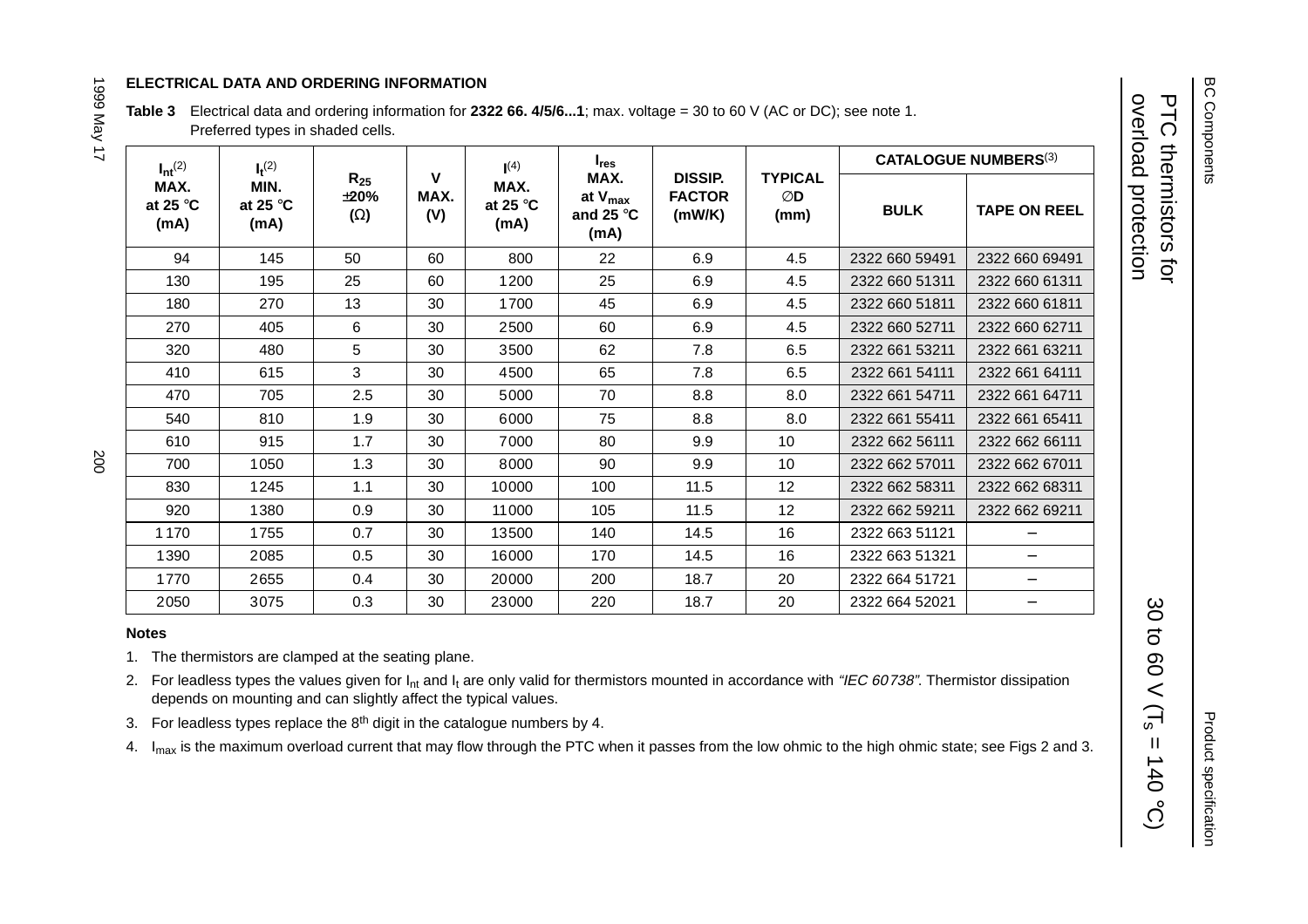| $I_{nt}^{(2)}$                    | $I_t^{(2)}$                       |                                      | (4)                               | $I_{res}$                                          |                                           |                              | <b>CATALOGUE NUMBERS(3)</b> |                     |  |
|-----------------------------------|-----------------------------------|--------------------------------------|-----------------------------------|----------------------------------------------------|-------------------------------------------|------------------------------|-----------------------------|---------------------|--|
| MAX.<br>at 25 $\degree$ C<br>(mA) | MIN.<br>at 25 $\degree$ C<br>(mA) | $R_{25}$<br>$\pm 25\%$<br>$(\Omega)$ | MAX.<br>at 25 $\degree$ C<br>(mA) | MAX.<br>at $V_{max}$<br>and 25 $\degree$ C<br>(mA) | <b>DISSIP.</b><br><b>FACTOR</b><br>(mW/K) | <b>TYPICAL</b><br>ØD<br>(mm) | <b>BULK</b>                 | <b>TAPE ON REEL</b> |  |
| 47                                | 70                                | 240                                  | 200                               | 9                                                  | 7.3                                       | 4.5                          | 2322 660 54792              | 2322 660 64792      |  |
| 65                                | 100                               | 115                                  | 300                               | 11                                                 | 7.3                                       | 4.5                          | 2322 660 56592              | 2322 660 66592      |  |
| 93                                | 140                               | 55                                   | 450                               | 13                                                 | 7.3                                       | 4.5                          | 2322 660 59392              | 2322 660 69392      |  |
| 110                               | 165                               | 40                                   | 500                               | 13                                                 | 7.3                                       | 4.5                          | 2322 660 51112              | 2322 660 61112      |  |
| 130                               | 195                               | 28                                   | 600                               | 13                                                 | 7.3                                       | 4.5                          | 2322 660 51312              | 2322 660 61312      |  |
| 170                               | 255                               | 19                                   | 1000                              | 15                                                 | 8.3                                       | 6.5                          | 2322 661 51712              | 2322 661 61712      |  |
| 210                               | 315                               | 12                                   | 1400                              | 15                                                 | 8.3                                       | 6.5                          | 2322 661 52112              | 2322 661 62112      |  |
| 250                               | 375                               | 9.4                                  | 2000                              | 16.5                                               | 9                                         | 8.0                          | 2322 661 52512              | 2322 661 62512      |  |
| 270                               | 405                               | 8                                    | 2200                              | 16.5                                               | 9                                         | 8.0                          | 2322 661 52712              | 2322 661 62712      |  |
| 320                               | 480                               | 6.7                                  | 3000                              | 19                                                 | 10.5                                      | 10                           | 2322 662 53212              | 2322 662 63212      |  |
| 360                               | 540                               | 5.3                                  | 3500                              | 19                                                 | 10.5                                      | 10                           | 2322 662 53612              | 2322 662 63612      |  |
| 410                               | 615                               | 4.6                                  | 4500                              | 22.5                                               | 11.7                                      | 12                           | 2322 662 54112              | 2322 662 64112      |  |
| 450                               | 675                               | 3.8                                  | 5000                              | 22.5                                               | 11.7                                      | 12                           | 2322 662 54512              | 2322 662 64512      |  |
| 600                               | 900                               | 2.9                                  | 7200                              | 28.5                                               | 15.5                                      | 16                           | 2322 663 56012              |                     |  |
| 710                               | 1065                              | 2.1                                  | 8500                              | 28.5                                               | 15.5                                      | 16                           | 2322 663 57112              | $\qquad \qquad -$   |  |
| 880                               | 1320                              | 1.7                                  | 11000                             | 37.5                                               | 19.8                                      | 20                           | 2322 664 58812              | $\qquad \qquad -$   |  |
| 1000                              | 1500                              | 1.3                                  | 13000                             | 37.5                                               | 19.8                                      | 20                           | 2322 664 51022              |                     |  |

#### **Table 4** Electrical data and ordering information for **2322 66. 4/5/6...2**; max. voltage <sup>=</sup> 145 V (AC or DC); see note 1

# 1999 May 17 1999 May 17 201

#### **Notes**

1. The thermistors are clamped at the seating plane.

2. For leadless types the values given for  $I_{nt}$  and  $I_t$  are only valid for thermistors mounted in accordance with "IEC 60738". Thermistor dissipation depends on mounting and can slightly affect the typical values.

3. For leadless types replace the  $8<sup>th</sup>$  digit in the catalogue numbers by 4.

4. I<sub>max</sub> is the maximum overload current that may flow through the PTC when it passes from the low ohmic to the high ohmic state; see Figs 2 and 3.

overload protection PTC thermistors for

overload protection **PTC thermistors for** 

 $145 \text{ V}$  (T<sub>s</sub> = 140

 $145$ 

 $\,<$  $\overline{\Pi_{\rm s}}$ 

 $(5.01) =$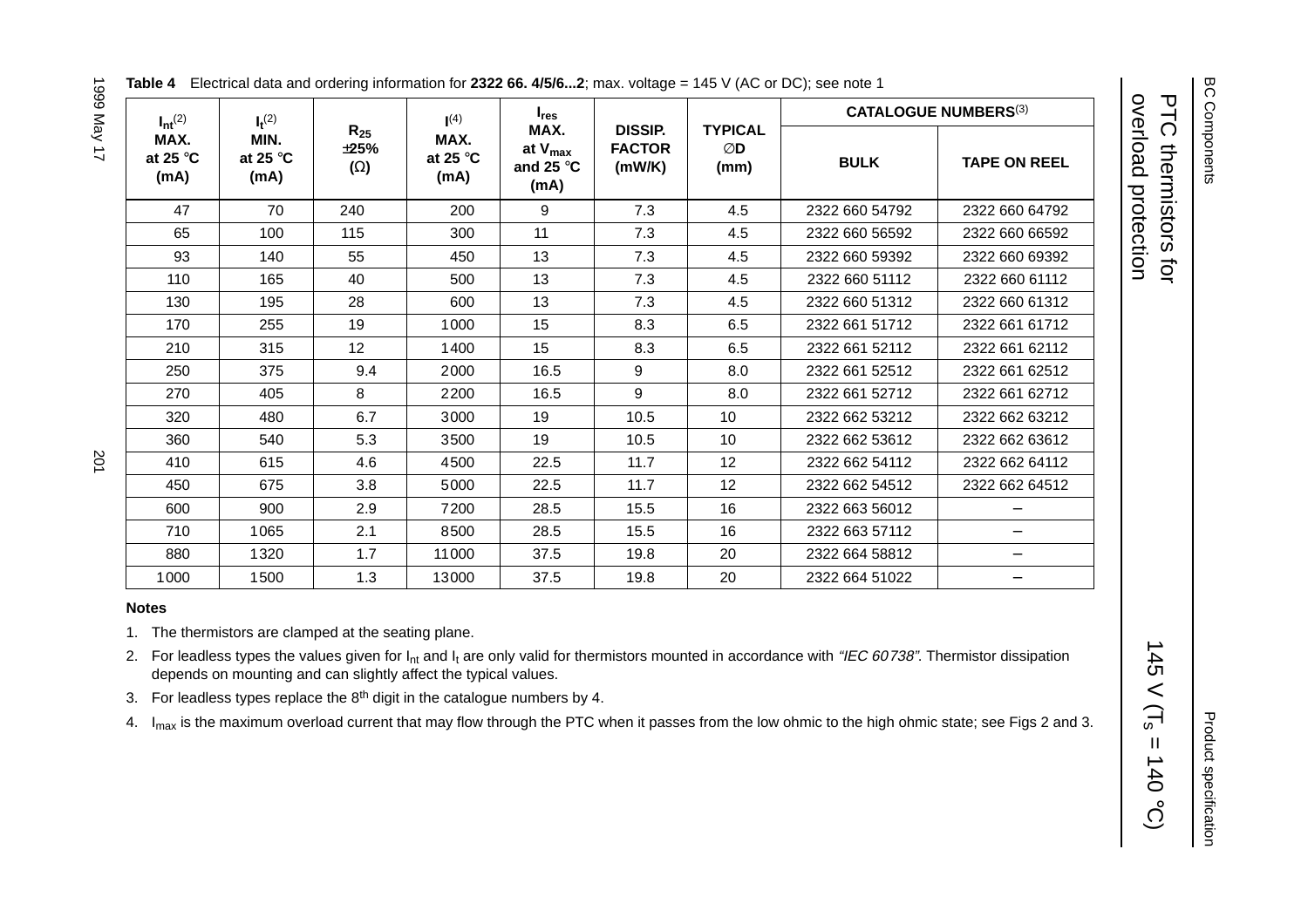| Table 5 Electrical data and ordering information for 2322 66. 4/5/63; max. voltage = 265 V (AC or DC); see note 1. |
|--------------------------------------------------------------------------------------------------------------------|
| Preferred types in shaded cells.                                                                                   |

| I YEIVI GGG I<br>: |  |
|--------------------|--|
| I                  |  |
|                    |  |
|                    |  |
|                    |  |
| トヘア                |  |

| $I_{nt}^{(2)}$                    | $I_{res}$<br>(4)<br>$I_t^{(2)}$   |                                     |                                   |                                                    | <b>CATALOGUE NUMBERS(3)</b>               |                              |                |                          |
|-----------------------------------|-----------------------------------|-------------------------------------|-----------------------------------|----------------------------------------------------|-------------------------------------------|------------------------------|----------------|--------------------------|
| MAX.<br>at 25 $\degree$ C<br>(mA) | MIN.<br>at 25 $\degree$ C<br>(mA) | $R_{25}$<br>$\pm 25%$<br>$(\Omega)$ | MAX.<br>at 25 $\degree$ C<br>(mA) | MAX.<br>at $V_{max}$<br>and 25 $\degree$ C<br>(mA) | <b>DISSIP.</b><br><b>FACTOR</b><br>(mW/K) | <b>TYPICAL</b><br>ØD<br>(mm) | <b>BULK</b>    | <b>TAPE ON REEL</b>      |
| 11                                | 17                                | 3000                                | 80                                | 6.5                                                | 7.3                                       | 4.5                          | 2322 660 51193 | 2322 660 61193           |
| 15                                | 23                                | 1900                                | 110                               | 6.5                                                | 7.3                                       | 4.5                          | 2322 660 51593 | 2322 660 61593           |
| 19                                | 29                                | 1200                                | 140                               | 6.5                                                | 7.3                                       | 4.5                          | 2322 660 51993 | 2322 660 61993           |
| 28                                | 42                                | 500                                 | 200                               | 6.8                                                | 7.3                                       | 4.5                          | 2322 660 52893 | 2322 660 62893           |
| 39                                | 59                                | 260                                 | 300                               | 6.8                                                | 7.3                                       | 4.5                          | 2322 660 53993 | 2322 660 63993           |
| 63                                | 95                                | 120                                 | 450                               | $\overline{7}$                                     | 7.3                                       | 4.5                          | 2322 660 56393 | 2322 660 66393           |
| 76                                | 115                               | 85                                  | 550                               | $\overline{7}$                                     | 7.3                                       | 4.5                          | 2322 660 57693 | 2322 660 67693           |
| 95                                | 143                               | 56                                  | 600                               | $\overline{7}$                                     | 7.3                                       | 4.5                          | 2322 660 59593 | 2322 660 69593           |
| 110                               | 165                               | 48                                  | 650                               | 7.5                                                | 8.3                                       | 6.5                          | 2322 661 51113 | 2322 661 61113           |
| 140                               | 210                               | 29                                  | 800                               | 8                                                  | 8.3                                       | 6.5                          | 2322 661 51413 | 2322 661 61413           |
| 170                               | 255                               | 22                                  | 900                               | 9                                                  | 9                                         | 8.0                          | 2322 661 51713 | 2322 661 61713           |
| 190                               | 285                               | 18                                  | 1000                              | 9.5                                                | 9                                         | 8.0                          | 2322 661 51913 | 2322 661 61913           |
| 210                               | 315                               | 17                                  | 1300                              | 10 <sup>°</sup>                                    | 10.5                                      | 10 <sup>°</sup>              | 2322 662 52113 | 2322 662 62113           |
| 250                               | 375                               | 12                                  | 1500                              | 11                                                 | 10.5                                      | 10 <sup>°</sup>              | 2322 662 52513 | 2322 662 62513           |
| 280                               | 420                               | 11                                  | 1800                              | 12                                                 | 11.7                                      | 12                           | 2322 662 52813 | 2322 662 62813           |
| 320                               | 480                               | 8.4                                 | 2200                              | 13                                                 | 11.7                                      | 12                           | 2322 662 53213 | 2322 662 63213           |
| 400                               | 600                               | 6.6                                 | 3000                              | 15                                                 | 15.5                                      | 16                           | 2322 663 54013 | $\overline{\phantom{m}}$ |
| 490                               | 735                               | 4.4                                 | 3500                              | 16                                                 | 15.5                                      | 16                           | 2322 663 54913 | $\qquad \qquad -$        |
| 590                               | 855                               | $\overline{4}$                      | 4500                              | 19.5                                               | 19.8                                      | 20                           | 2322 664 55913 | $\qquad \qquad -$        |
| 700                               | 1050                              | 2.8                                 | 5500                              | 21                                                 | 19.8                                      | 20                           | 2322 664 57013 | $\qquad \qquad -$        |

#### **Notes**

1. The thermistors are clamped at the seating plane.

- 2. For leadless types the values given for  $I_{nt}$  and  $I_t$  are only valid for thermistors mounted in accordance with "IEC 60738". Thermistor dissipation depends on mounting and can slightly affect the typical values.
- 3. For leadless types replace the  $8<sup>th</sup>$  digit in the catalogue numbers by 4.

4. I<sub>max</sub> is the maximum overload current that may flow through the PTC when it passes from the low ohmic to the high ohmic state; see Figs 2 and 3.

overload protection PTC thermistors for

overload protection **PTC thermistors for** 

 $265 \text{ V}$  (T<sub>s</sub> = 140

 $\ensuremath{\mathsf{II}}$ 

**265** 

 $\lt$  $\boxed{\text{L}}$ 

 $(5.0 + 1)$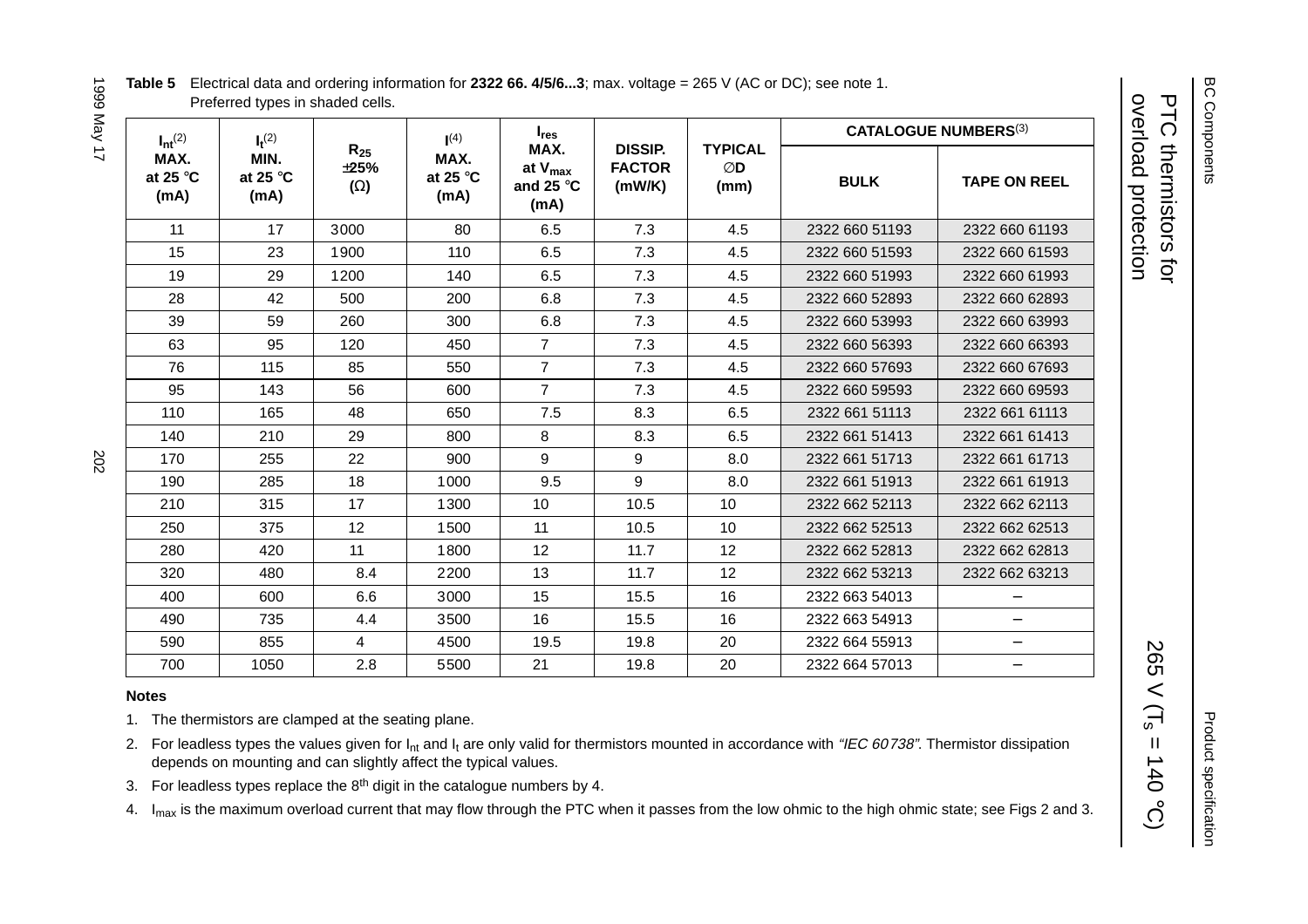### PTC mermistors for<br>
30 to 60 V, 145 V and 265 V ( $T_s = 140 \degree C$ )<br>
30 to 60 V, 145 V and 265 V ( $T_s = 140 \degree C$ )

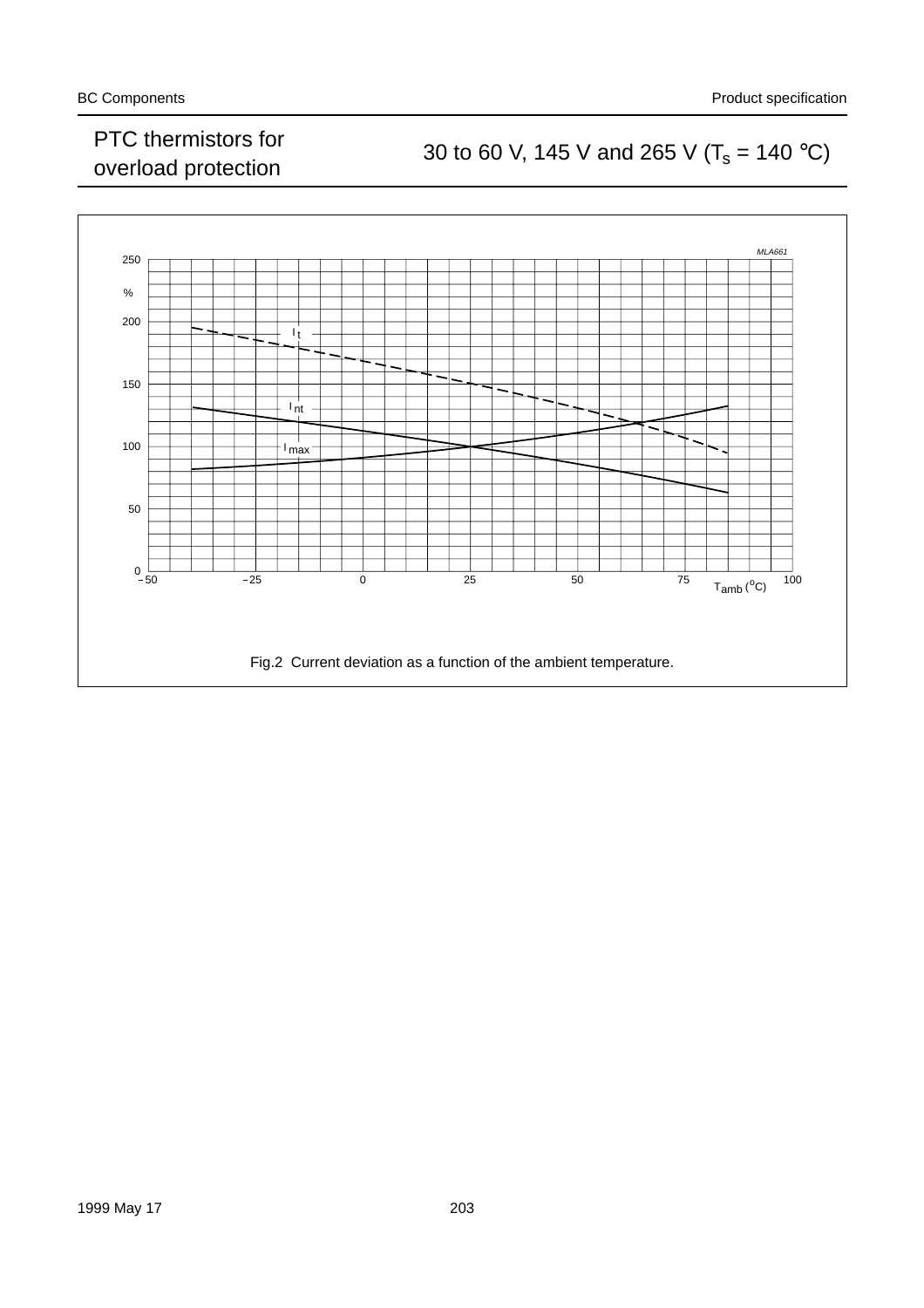### overload protection 30 to 60 V, 145 V and 265 V ( $T_s$  = 140 °C)



 $I_{\text{max}}$  as stated in Tables 3, 4 and 5 is the maximum overload current that may flow through the PTC when passing from the low ohmic to high ohmic state at rated voltage.

When other voltages are present after tripping, the  $I_{max}$  value can be derived from the above Fig.3. Voltages below V<sub>rated</sub> will allow higher overload currents to pass the PTC.

#### **Example**

What maximum overload current is allowed for a thermistor type 2322 662 52513 at 0 °C and a maximum voltage after tripping of 180 V<sub>RMS</sub>:

 $I_{max}$  at 230 V and 25 °C = 1.5 A<sub>RMS</sub>: see Table 5.

 $I_{max}$  at 180 V and 25 °C = 1.85 A<sub>RMS</sub> (180 V<sub>RMS</sub> = 78% of 230 V<sub>RMS</sub> gives 123% of  $I_{max}$ ).

At  $0^{\circ}$ C this gives 1.68 A<sub>RMS</sub> maximum overload current; see Fig.2.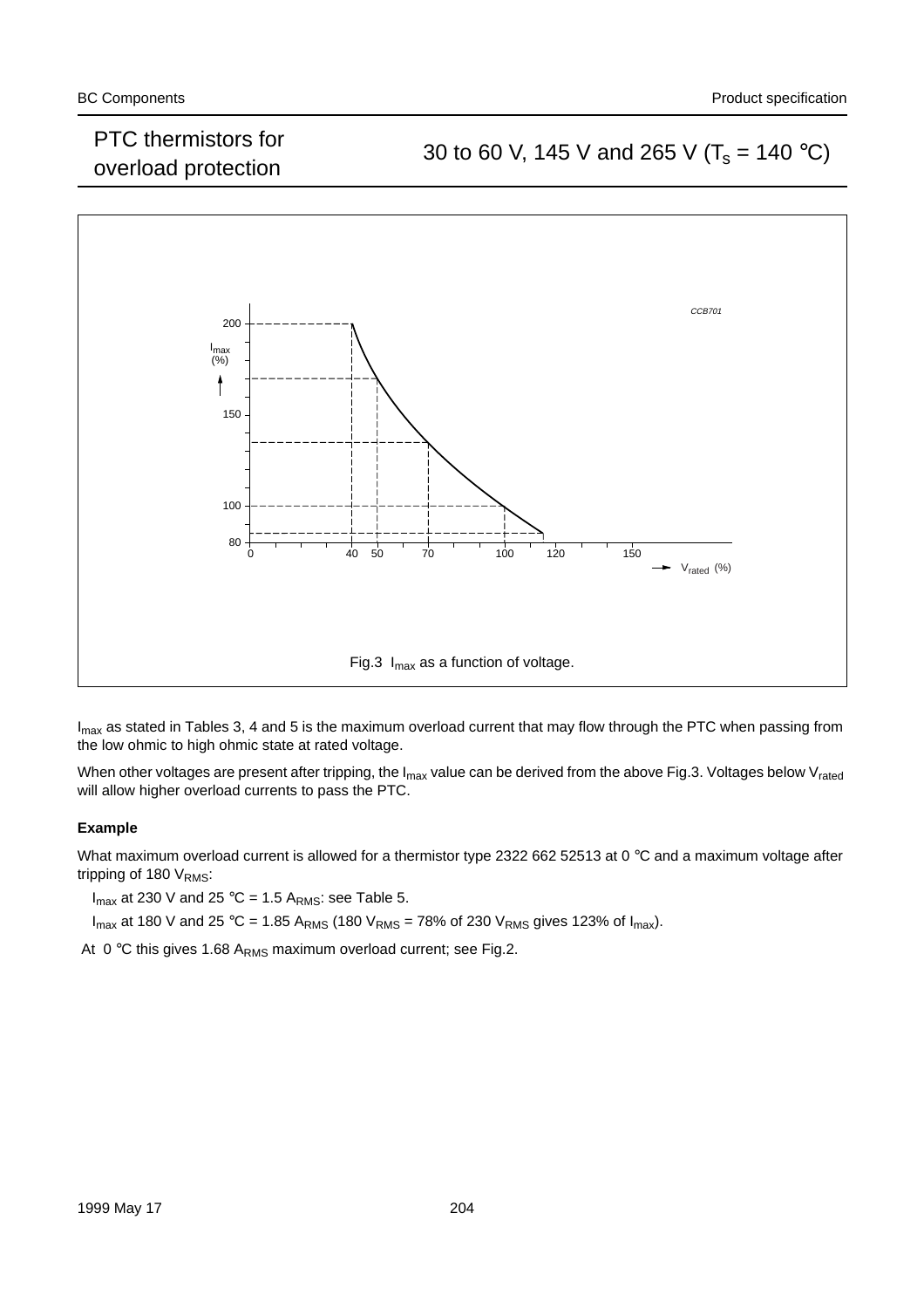### PTC thermistors for  $\sim$  0. The mission structure overload protection 30 to 60 V (T<sub>s</sub> = 140 °C)



#### **Trip-time or switching time (ts)**

To check the trip-time for a specific PTC, refer to Table 3, 4 or 5 for the value I<sub>nt</sub>. Divide the overload or trip current by this  $I_{nt}$  and you realize the factor  $I_t/I_{nt}$ . This rule is valid for any ambient temperature between 0 and 70 °C. Adapt the correct non-trip current with the appropriate curve in Fig.2. The relationship between the  $I_1/I_{nt}$  factor and the switching time is a function of the PTC diameter; see Figs 4 and 5.

#### EXAMPLE

What will be the trip-time at  $I_0 = 3$  A and  $T_{amb} = 0$  °C of a thermistor type 2322 661 54711; 2.5 Ω; ∅D = 8.0 mm:

I<sub>nt</sub> from Table 3: 470 mA at 25 °C

 $I_{nt}$ : 470 × 1.12 = 526 mA (0 °C).

Overload current = 3 A; factor  $I_1/I_{nt}$ :  $\frac{3}{6.526}$  = 5.70. In Fig.4 at the 8.0 mm line and  $I_1/I_{nt}$  = 5.70, the typical trip-time is 1.7 s.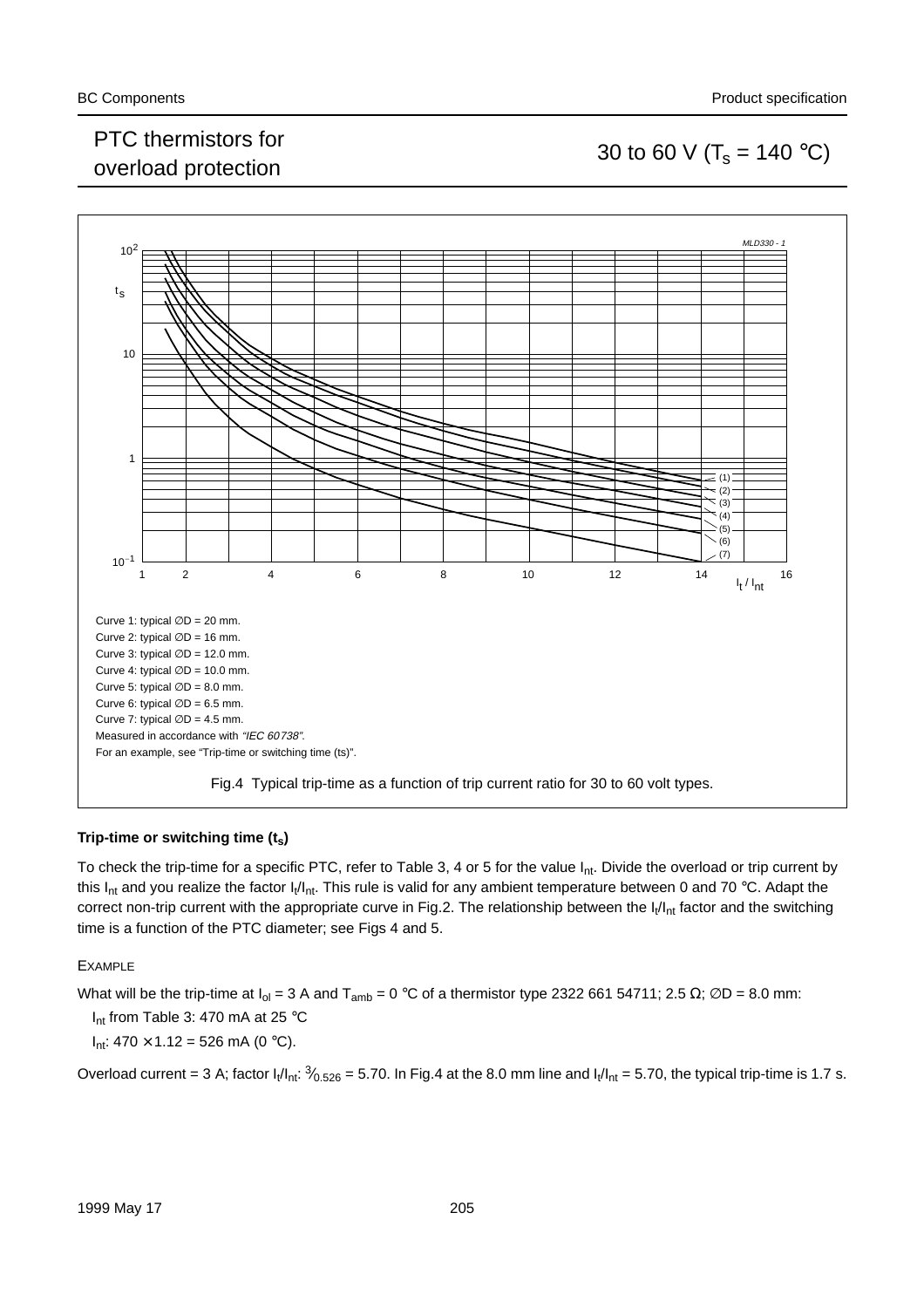### PTC mermistors for<br>overload protection 145 V and 265 V ( $T_s$  = 140 °C)

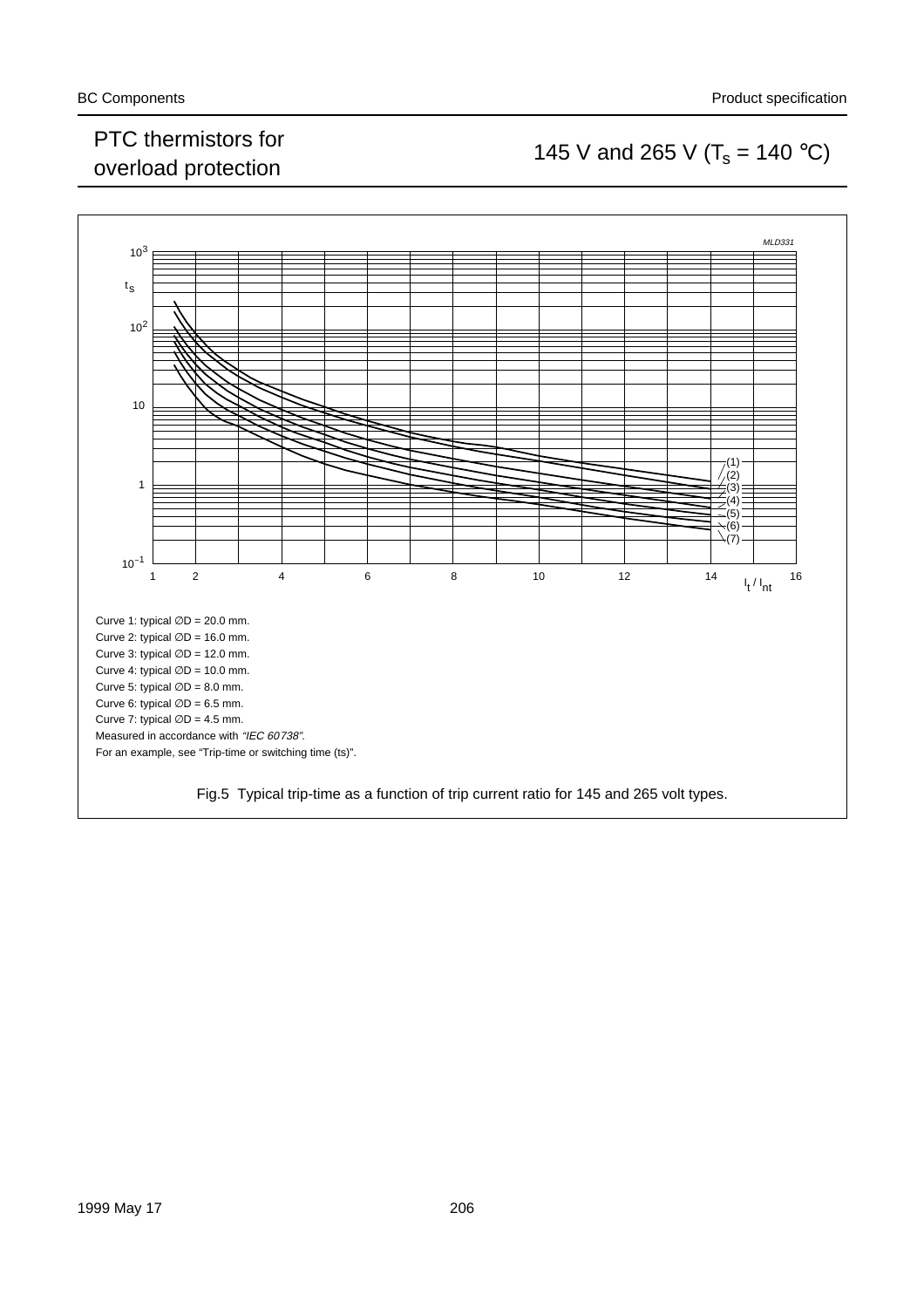### PTC thermistors for PTC mermistors for<br>overload protection 30 V and 60 V ( $T_s$  = 140 °C)

#### **Typical R/T characteristics**

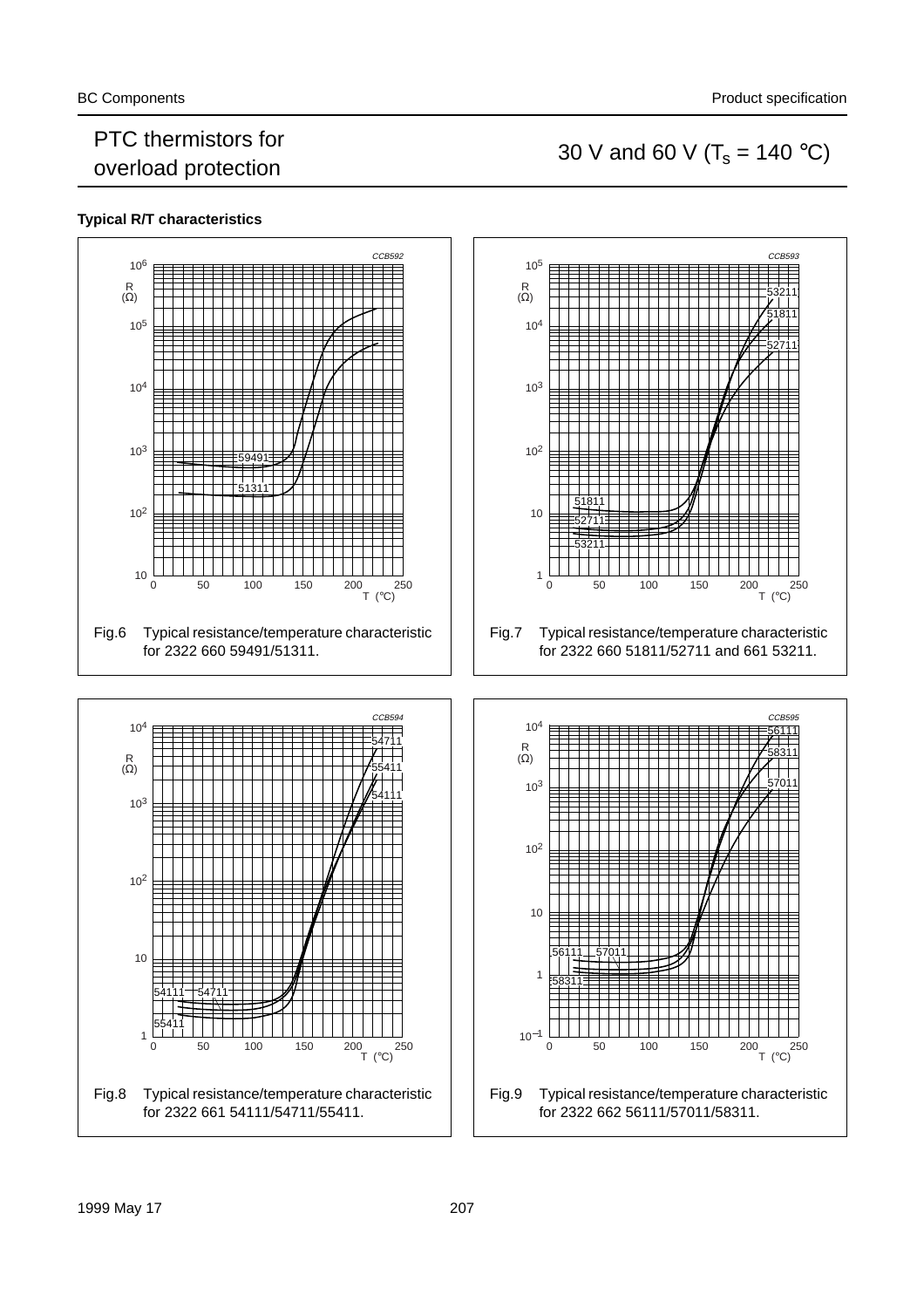### PTC thermistors for PTC mermistors for<br>overload protection 30 V and 145 V ( $T_s = 140 °C$ )

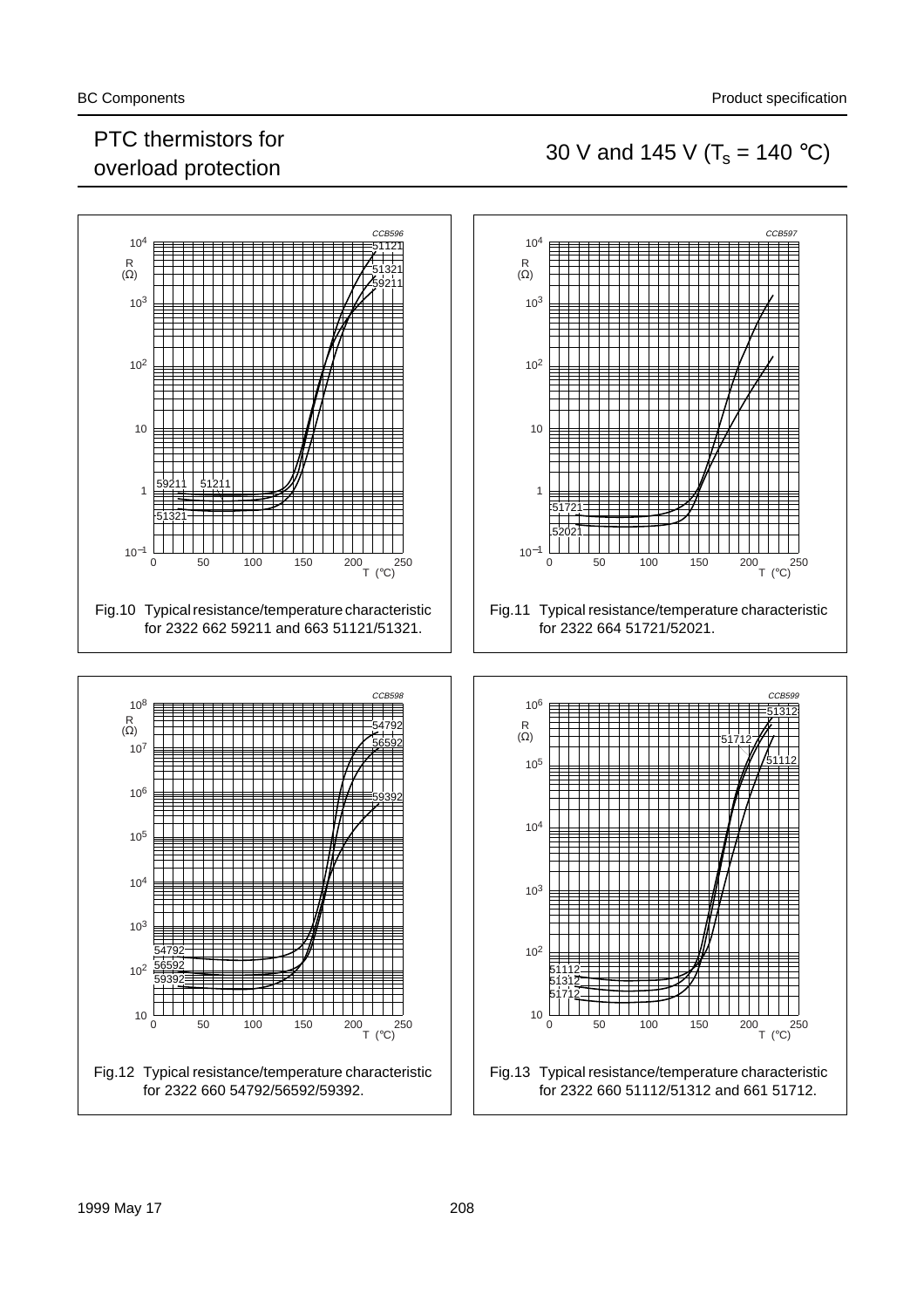### PTC thermistors for PTC thermistors for<br>overload protection 145 V ( $T_s = 140 °C$ )



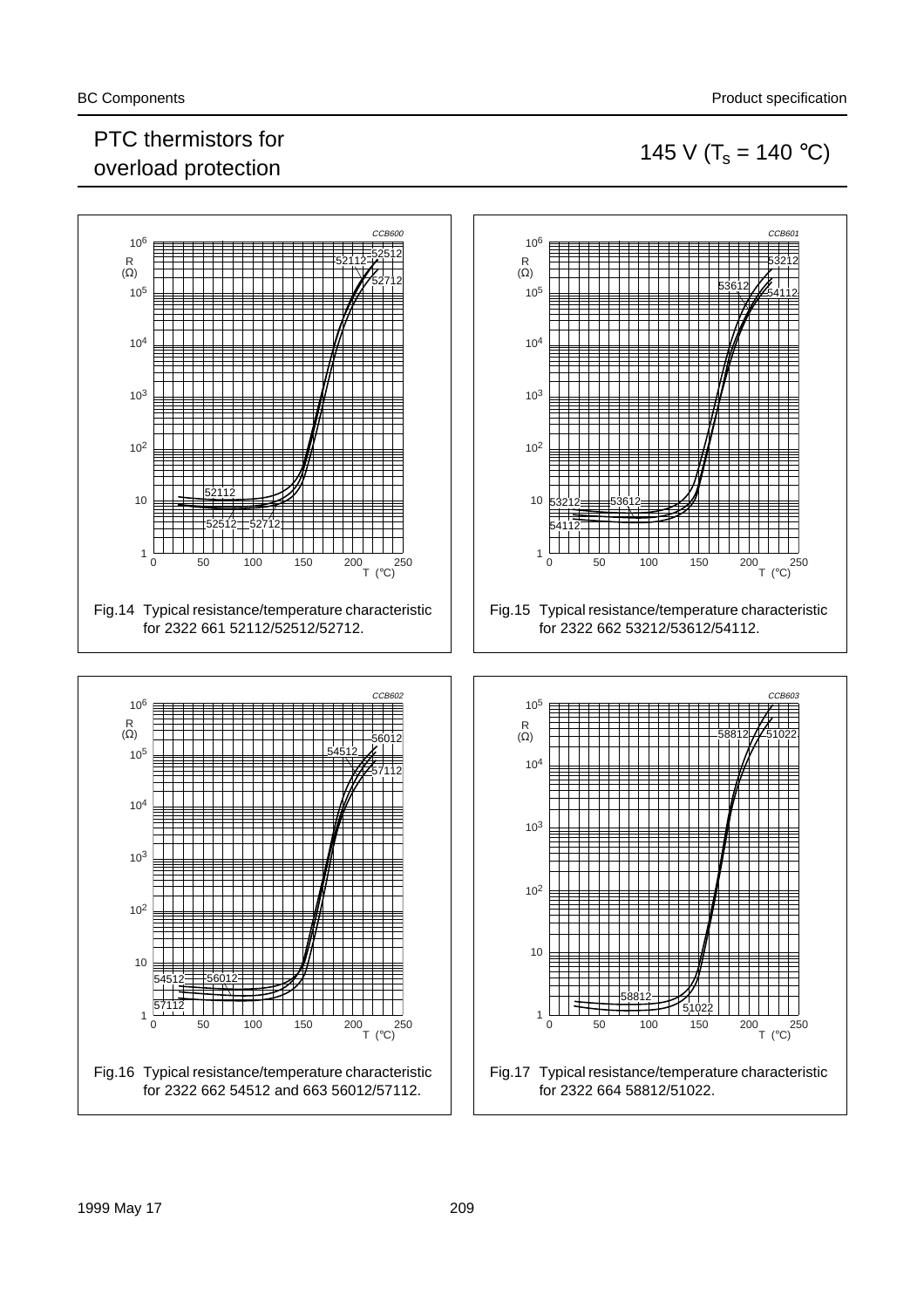### PTC thermistors for PTC thermistors for<br>overload protection 265 V ( $T_s = 140 °C$ )

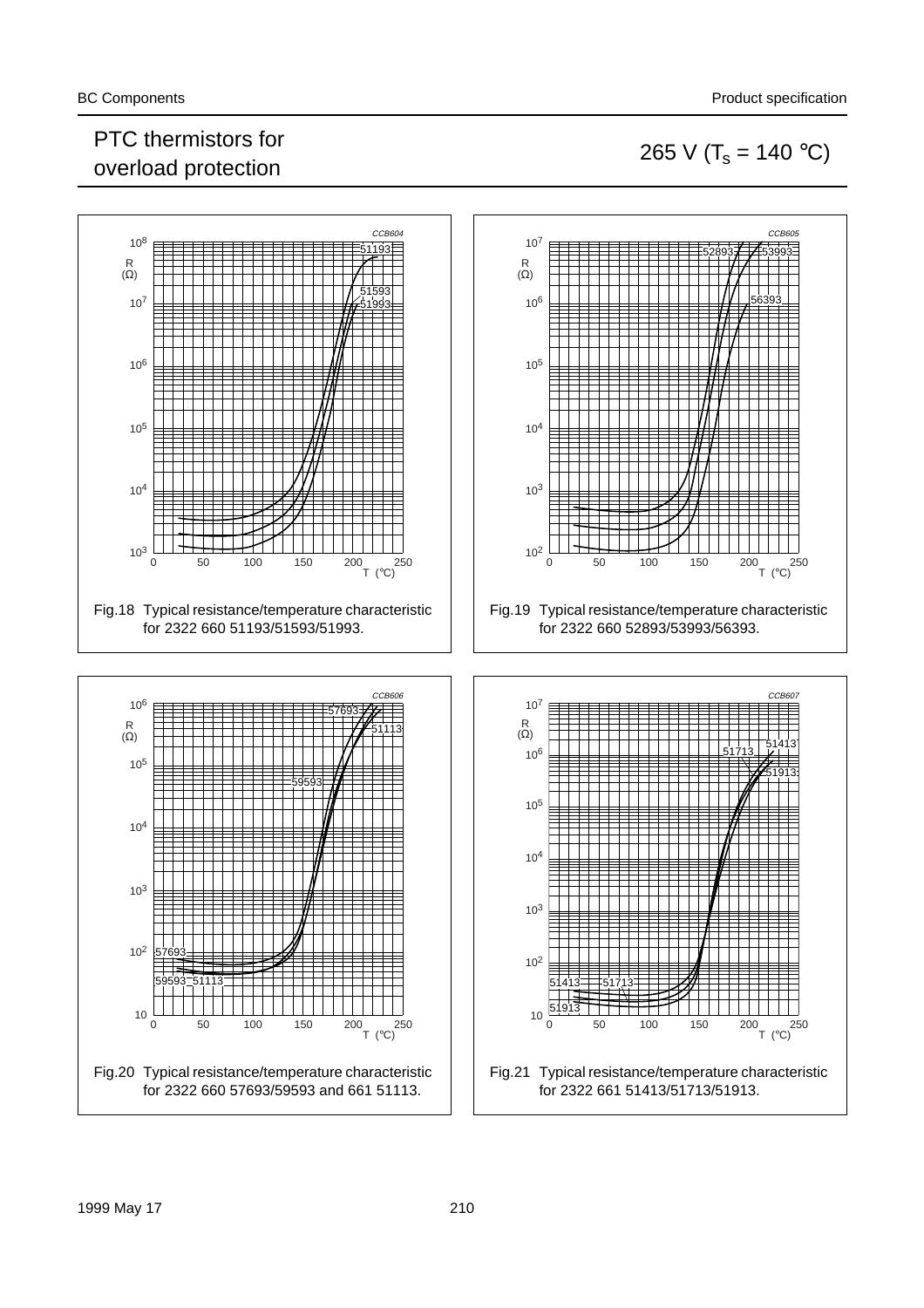### PTC thermistors for PTC thermistors for<br>overload protection 265 V ( $T_s = 140 °C$ )





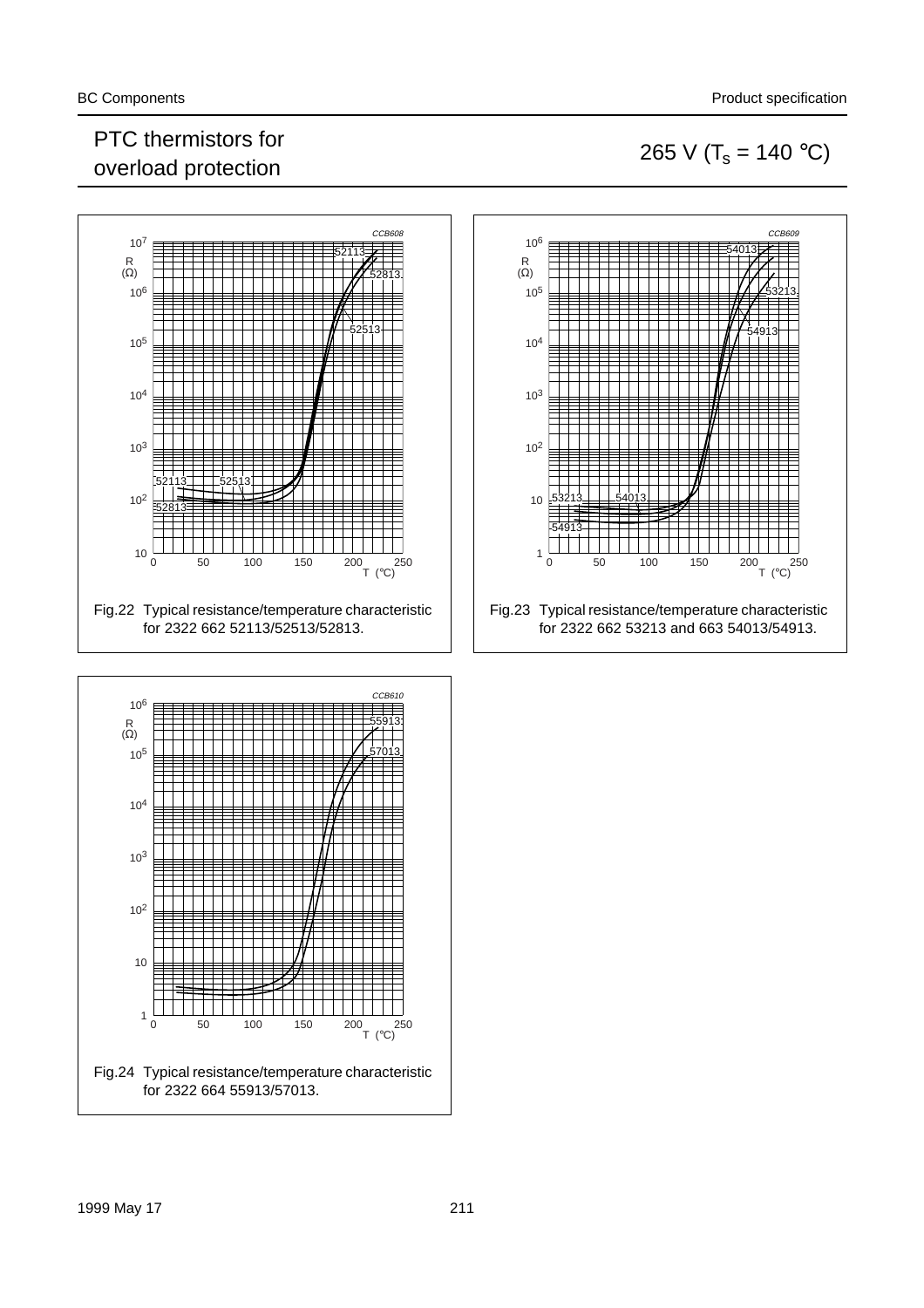### PTC thermistors for<br>
30 to 60 V, 145 V and 265 V ( $T_s = 140 \degree C$ )<br>
30 to 60 V, 145 V and 265 V ( $T_s = 140 \degree C$ )

#### **TAPE AND REEL DATA**

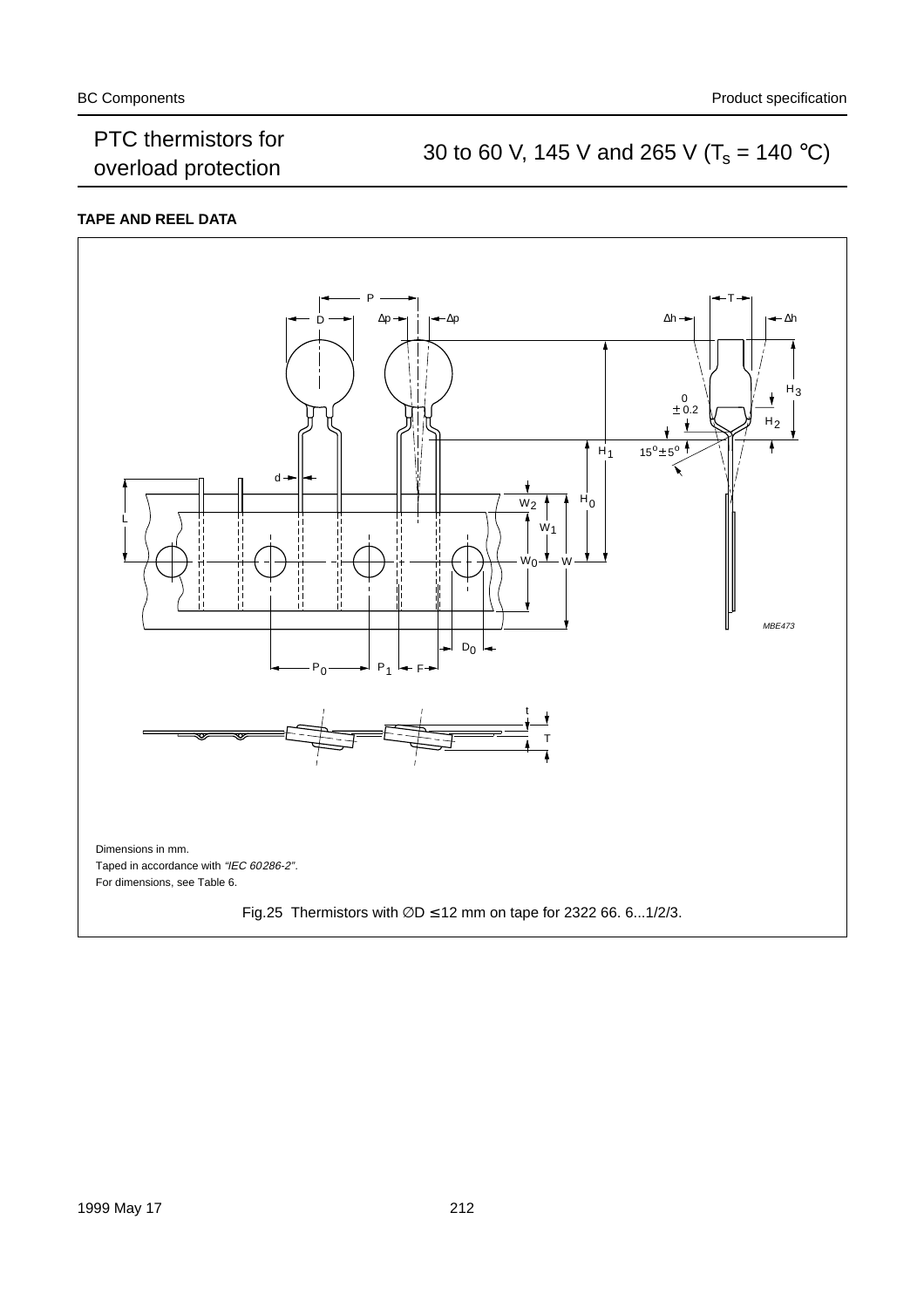### PTC thermistors for<br>
30 to 60 V, 145 V and 265 V ( $T_s = 140 \degree C$ )<br>
30 to 60 V, 145 V and 265 V ( $T_s = 140 \degree C$ )

| <b>SYMBOL</b>  | <b>PARAMETER</b>                | <b>DIMENSIONS</b><br>(mm) | <b>TOLERANCE</b> | <b>REMARKS</b>                               |
|----------------|---------------------------------|---------------------------|------------------|----------------------------------------------|
| D              | body diameter                   | see Table 1               | ±0.5             |                                              |
| Т              | total maximum thickness         |                           | see Table 2      |                                              |
| d              | lead diameter                   | 0.6                       | ±10%             |                                              |
| P              | pitch between thermistors:      |                           |                  |                                              |
|                | $\varnothing$ < 12 mm           | 12.7                      | ±1               |                                              |
|                | $\varnothing$ > 12 mm           | 25.4                      | $+2$             |                                              |
| $P_0$          | feed hole pitch                 | 12.7                      | $\pm 0.3$        | cumulative pitch error<br>$±1$ mm/20 pitches |
| $P_1$          | feed hole centre to lead centre | 3.81                      | ±0.7             | guaranteed between<br>component and tape     |
| Δh             | component alignment             | $\Omega$                  | ±1.3             |                                              |
| F              | lead to lead distance           | 5                         | $+0.6$ to $-0.1$ | guaranteed between<br>component and tape     |
| Δh             | component alignment             | $\Omega$                  | ±2               |                                              |
| W              | tape width                      | 18                        | $+1$ to $-0.5$   |                                              |
| $W_0$          | hold down tape width            | ≥12.3                     |                  |                                              |
| $W_1$          | hole position                   | 9                         | ±0.5             |                                              |
| $W_2$          | hold down tape position         | $\leq 3.0$                |                  |                                              |
| $H_1$          | component height                | see Table 1               |                  |                                              |
| H <sub>2</sub> | component body to seating plane | $\overline{\mathcal{A}}$  | ±1               |                                              |
| $H_3$          | component top to seating plane  | see Table 1               |                  |                                              |
| $H_0$          | lead-wire clinch height         | 16                        | ±0.5             |                                              |
| $D_0$          | feed hole diameter              | $\overline{\mathbf{4}}$   | ±0.2             |                                              |
| $\mathbf t$    | total tape thickness            | $≤0.9$                    |                  | with cardboard tape $0.5 \pm 0.1$ mm         |
| $\mathsf L$    | length of snipped lead          | $\leq 11$                 |                  |                                              |

#### **Table 6** Tape and other device dimensions; see Figs 1 and 25

#### **Characteristics concerning taped thermistors**

| <b>PARAMETER</b>                        | <b>VALUE</b>    |
|-----------------------------------------|-----------------|
| Minimum pull out force of the component | 5 N             |
| Minimum pull off force of adhesive tape | 6 N             |
| Minimum tearing force tape              | 15 <sub>N</sub> |
| Maximum pull off force tape-reel        | 5 N             |
| <b>Storage conditions</b>               |                 |
| Storage temperature range               | $-25$ to +40 °C |
| Maximum relative humidity               | 80%             |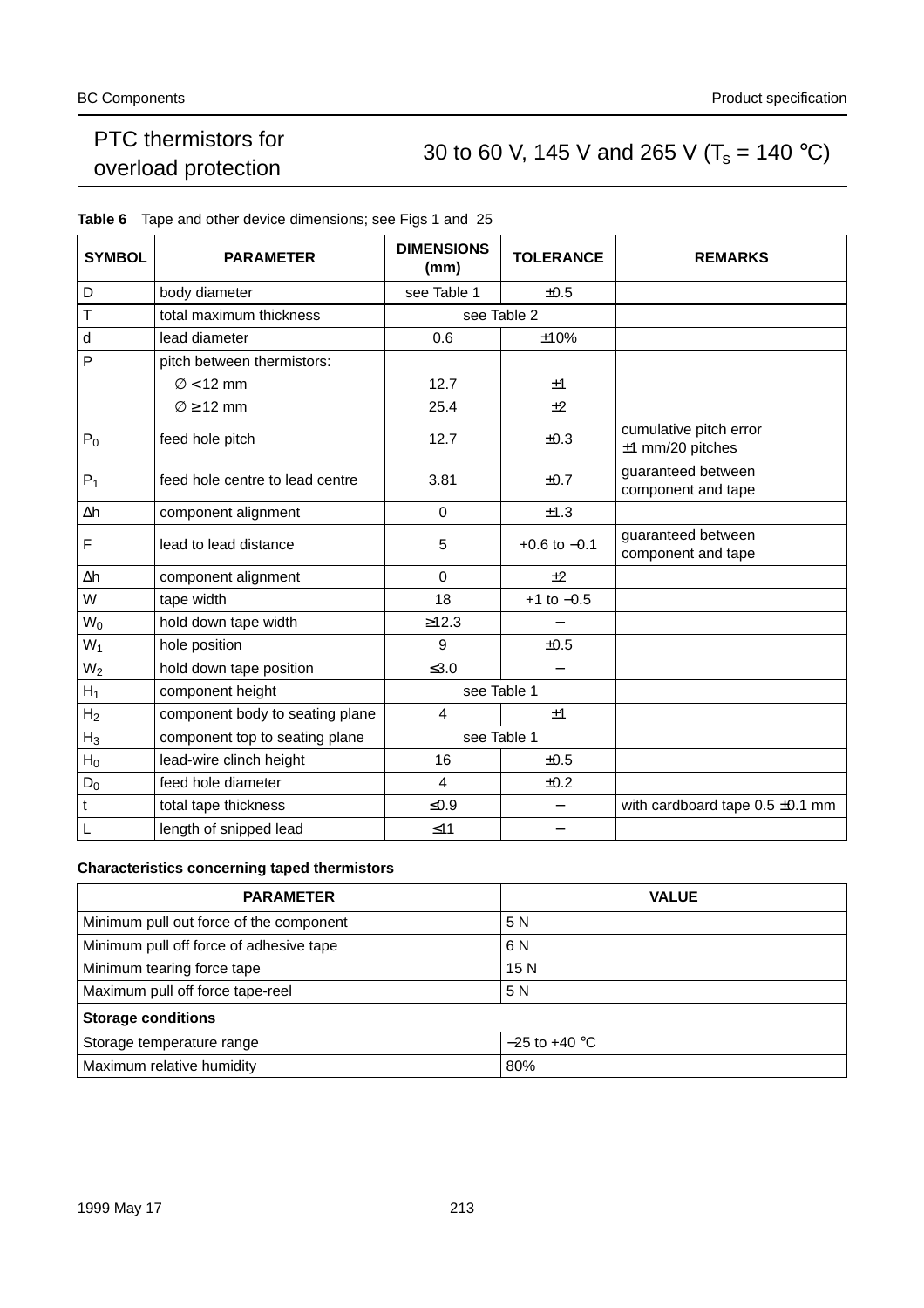### PTC mermistors for<br>
30 to 60 V, 145 V and 265 V ( $T_s = 140 \degree C$ )<br>
30 to 60 V, 145 V and 265 V ( $T_s = 140 \degree C$ )



#### **Table 7** Reel dimensions; see Fig.26

| DIAMETER $\varnothing$<br>(mm) | $W_1$<br>(mm) | W <sub>2</sub><br>MAX.<br>(mm) |
|--------------------------------|---------------|--------------------------------|
| <12                            | $42 + 1$      | 56                             |
| 12                             | $46 + 1$      | 60                             |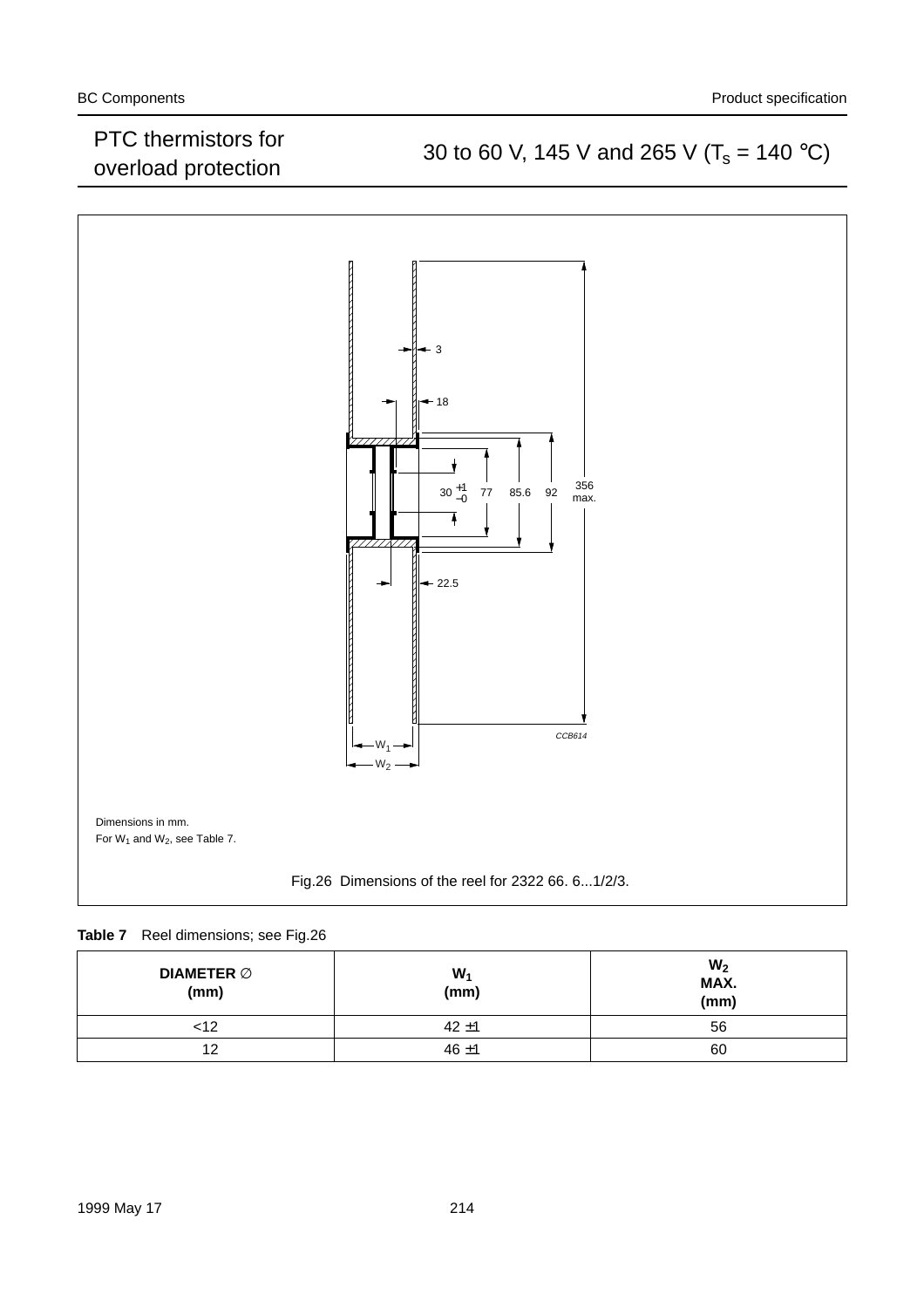### PTC thermistors for<br>
30 to 60 V, 145 V and 265 V ( $T_s = 140 °C$ )<br>
30 to 60 V, 145 V and 265 V ( $T_s = 140 °C$ )

#### **PACKAGING INFORMATION**

|            | <b>PACKAGING</b> | <b>CATALOGUE NUMBERS</b> |                      |  |
|------------|------------------|--------------------------|----------------------|--|
| <b>SPQ</b> | PQ               | <b>FIRST 7 DIGITS</b>    | <b>LAST 5 DIGITS</b> |  |
| 5000       | 20000            | 2322 660                 | 41                   |  |
| 3000       | 12000            |                          | 42 and 3             |  |
| 500        | 10000            |                          | 51, 2 and 3          |  |
| 3000       | 3000             |                          | 61, 2 and 3          |  |
| 6000       | 6000             | 2322 661                 | 41                   |  |
| 3000       | 3000             |                          | 42                   |  |
| 3000       | 3000             |                          | 43                   |  |
| 250        | 5000             |                          | 51, 2 and 3          |  |
| 3000       | 3000             |                          | 61, 2 and 3          |  |
| 5500       | 5500             | 2322 662                 | 41                   |  |
| 3000       | 3000             |                          | 42 and 3             |  |
| 250        | 5000             |                          | 56111; 57011         |  |
| 3000       | 3000             |                          | 66111; 67011         |  |
| 250        | 5000             |                          | 58311; 59211         |  |
| 1500       | 1500             |                          | 68311; 69211         |  |
| 200        | 4000             |                          | 53212; 53612         |  |
| 3000       | 3000             |                          | 63212; 63612         |  |
| 200        | 4000             |                          | 54112; 54512         |  |
| 1500       | 1500             |                          | 64112; 64512         |  |
| 200        | 4000             |                          | 52113; 52513         |  |
| 3000       | 3000             |                          | 62113; 62513         |  |
| 200        | 4000             |                          | 52813; 53213         |  |
| 1500       | 1500             |                          | 62813; 63213         |  |
| 400        | 1600             | 2322 663                 | 41, 2 and 3          |  |
| 200        | 4000             |                          | 51                   |  |
| 100        | 2000             |                          | 52 and 3             |  |
| 400        | 1600             | 2322 664                 | 41, 2 and 3          |  |
| 100        | 2000             |                          | 51 and 2             |  |
| 50         | 1000             |                          | 53                   |  |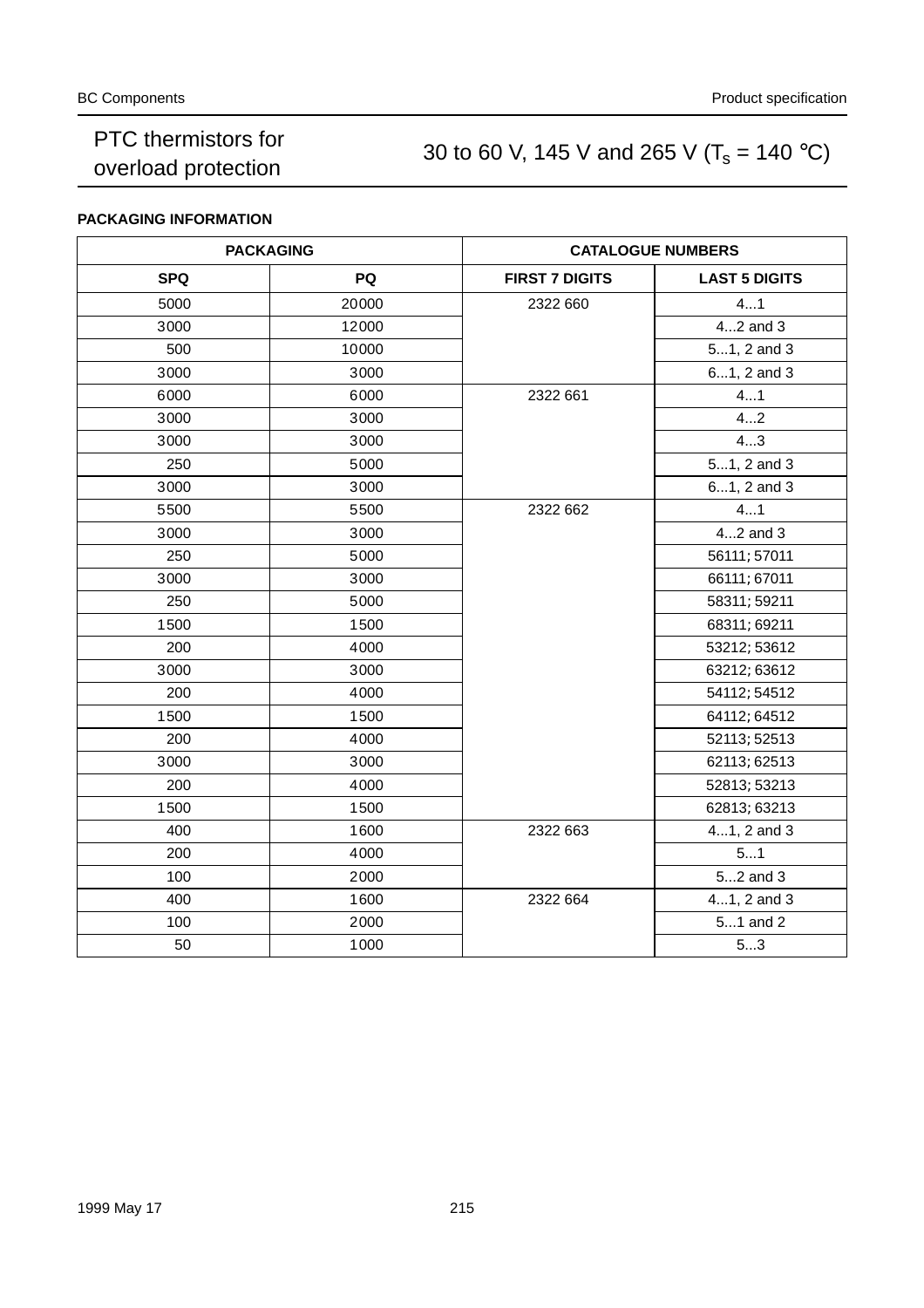### PTC mermistors for<br>
30 to 60 V, 145 V and 265 V ( $T_s$  = 140 °C)<br>
30 to 60 V, 145 V and 265 V ( $T_s$  = 140 °C)

#### **TESTS AND REQUIREMENTS**

Clause numbers of tests and performance requirements refer to the CECC 44000 standard.

Inspection levels are selected from "IEC 60410". Tables with requirements for lot-by-lot and periodic tests. In these tables:

D = Destructive

ND = Non-destructive.

#### **Acceptable quality level**

| <b>CLAUSE</b><br><b>NUMBER</b> | <b>TEST</b>                            | <b>D OR ND</b> | <b>CONDITIONS</b>                               | <b>PERFORMANCE</b>                     |  |  |  |  |  |
|--------------------------------|----------------------------------------|----------------|-------------------------------------------------|----------------------------------------|--|--|--|--|--|
|                                | <b>Group A inspection (lot-by-lot)</b> |                |                                                 |                                        |  |  |  |  |  |
| SUB-GROUP A1                   |                                        | <b>ND</b>      |                                                 |                                        |  |  |  |  |  |
| 4.3.1                          | visual examination                     |                |                                                 | no defect likely to<br>impair function |  |  |  |  |  |
| 4.3.2                          | marking                                |                |                                                 |                                        |  |  |  |  |  |
| 4.3.3                          | dimensions (gauging)                   |                |                                                 | as specified                           |  |  |  |  |  |
| SUB-GROUP A2                   |                                        | <b>ND</b>      |                                                 |                                        |  |  |  |  |  |
| 4.4                            | zero power resistance                  |                | temperature: 25 °C                              | as specified                           |  |  |  |  |  |
| 4.23                           | tripping current                       |                | measured at 25 °C                               | as specified                           |  |  |  |  |  |
| 4.24                           | non-tripping current                   |                | measured at 25 °C                               | as specified                           |  |  |  |  |  |
| 4.25                           | residual current at V <sub>max</sub>   |                | measured at 25 °C                               | as specified                           |  |  |  |  |  |
|                                | <b>Group B inspection (lot-by-lot)</b> |                |                                                 |                                        |  |  |  |  |  |
| SUB-GROUP B1                   |                                        | D              |                                                 |                                        |  |  |  |  |  |
| 4.13.1                         | soldering, solderability               |                | solder bath method: 235 ±5 °C                   | the leads shall be<br>evenly tinned    |  |  |  |  |  |
|                                | <b>Group C inspection (periodic)</b>   |                |                                                 |                                        |  |  |  |  |  |
| SUB-GROUP C1                   |                                        | D              |                                                 |                                        |  |  |  |  |  |
| 4.22.1                         | endurance (cycling)                    |                | duration: 10 cycles                             |                                        |  |  |  |  |  |
|                                |                                        |                | temperature: 25 °C                              |                                        |  |  |  |  |  |
|                                |                                        |                | voltage: as specified                           |                                        |  |  |  |  |  |
|                                |                                        |                | $I_{\text{max}}$ : see Tables 3, 4, 5 and Fig.2 |                                        |  |  |  |  |  |
|                                |                                        |                | cycle: 1 minute on and 9 minutes off            |                                        |  |  |  |  |  |
|                                |                                        |                | visual examination                              | as in 4.20.1.8                         |  |  |  |  |  |
|                                |                                        |                | zero power resistance at 25 °C                  | ∆R/R: ≤±10%                            |  |  |  |  |  |
|                                |                                        |                | duration: 10 cycles                             |                                        |  |  |  |  |  |
|                                |                                        |                | temperature for:                                |                                        |  |  |  |  |  |
|                                |                                        |                | 30 and 60 V; -40 °C                             |                                        |  |  |  |  |  |
|                                |                                        |                | 145 and 265 V; 0 °C                             |                                        |  |  |  |  |  |
|                                |                                        |                | voltage: as specified                           |                                        |  |  |  |  |  |
|                                |                                        |                | I <sub>max</sub> : see Tables 3, 4, 5 and Fig.2 |                                        |  |  |  |  |  |
|                                |                                        |                | cycle: 1 minute on and 9 minutes off            |                                        |  |  |  |  |  |
|                                |                                        |                | visual examination                              | as in 4.20.1.8                         |  |  |  |  |  |
|                                |                                        |                | zero power resistance at 25 °C                  | $\Delta$ R/R: $\leq \pm 10\%$          |  |  |  |  |  |